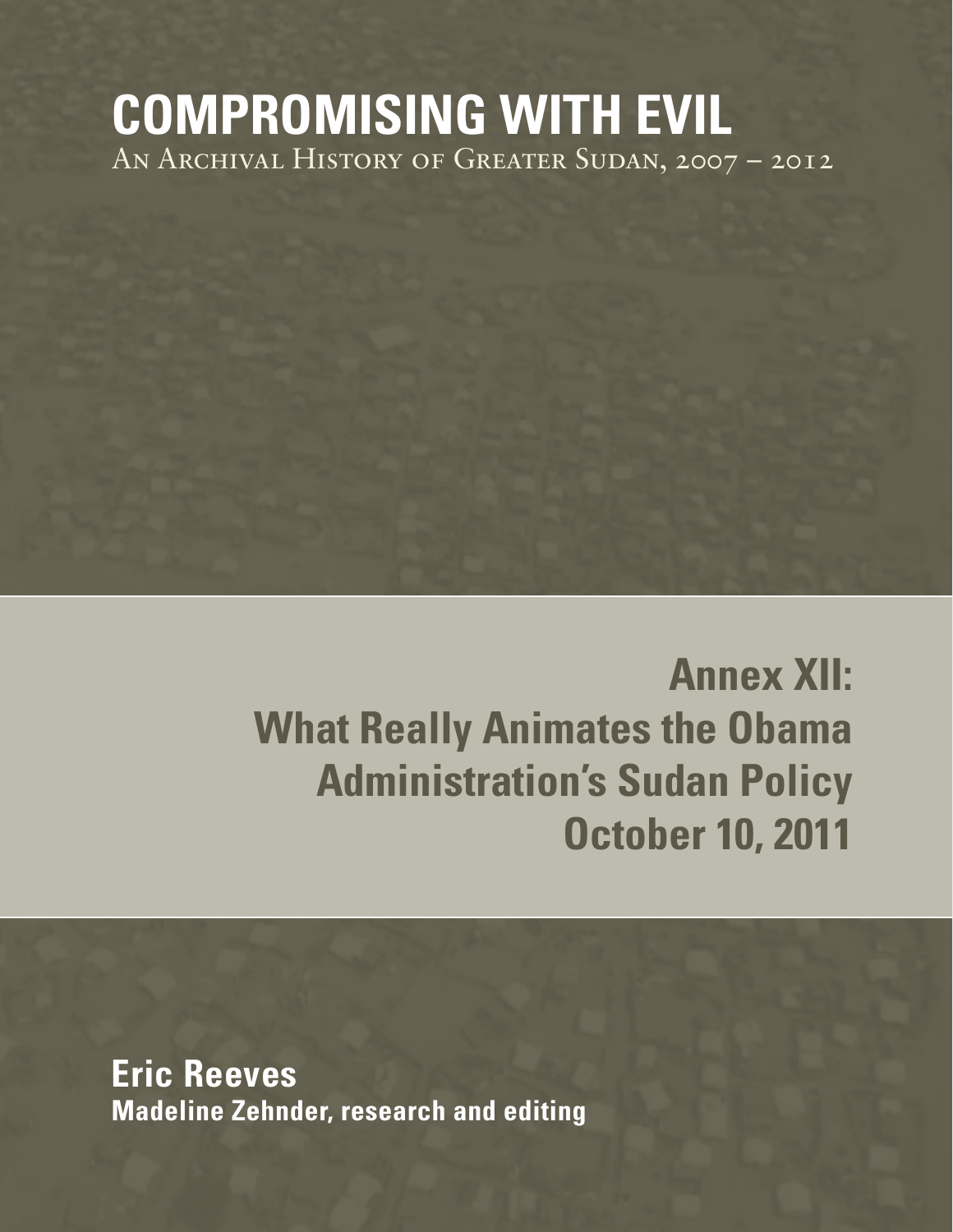## Preface

Over the past two years, there has been increasingly strong evidence that U.S. Sudan policy has become distorted by concern for the counter-terrorism intelligence potentially offered by Khartoum. Indeed, there are legitimate questions to be raised about whether the State Department or the U.S. intelligence community sets the terms of Sudan policy. In particular, the role of John Brennan—President's Obama's senior advisor for counter-terrorism and deputy director of the National Security Council—seems to warrant much closer scrutiny. Brennan, who as a career CIA official has no diplomatic experience, was the Obama administration official in Khartoum on June 2, 2011, three days before Khartoum began its military assault on in South Kordofan. Since U.S. intelligence undoubtedly had knowledge of the impending assault, why was Brennan the contact in Khartoum? Why wasn't special envoy Princeton Lyman the Obama administration official in Khartoum at this critical moment? Did the U.S. really try to warn Khartoum off its imminent assault, which plunged the border regions of Sudan back into war?

The CIA's role in defining U.S. relations with Khartoum goes far back into history, and this analysis attempts to put these relations in an historical context. We gain a sense of the importance of past CIA relationships from the *Los Angeles Times*, which has done the best and most revealing investigative work on the subject. For example, the *Times* reported on June 17, 2005:

The CIA and Mukhabarat [Khartoums intelligence and security services] officials have met regularly over the last few years, but [Security head Salah] Gosh had been seeking an invitation to Washington in recognition of his government's efforts, sources told The Times. The CIA, hoping to seal the partnership, extended the invitation. *The agency's view was that the Sudanese are helping us on terrorism and it was proud to bring him over, said a government source with knowledge of Goshs visit. "They didnt care about the political implications.*

An internal debate erupted after word of the invitation [to Gosh] spread to other government agencies. Their concern stemmed in part from a 2004 letter that 11 members of Congress sent to Bush, which accused Gosh of being a chief architect of the violence in Darfur. The letter said Sudan had engaged in a scorched-earth policy against innocent civilians in Darfur. It identified 21 Sudanese government, military and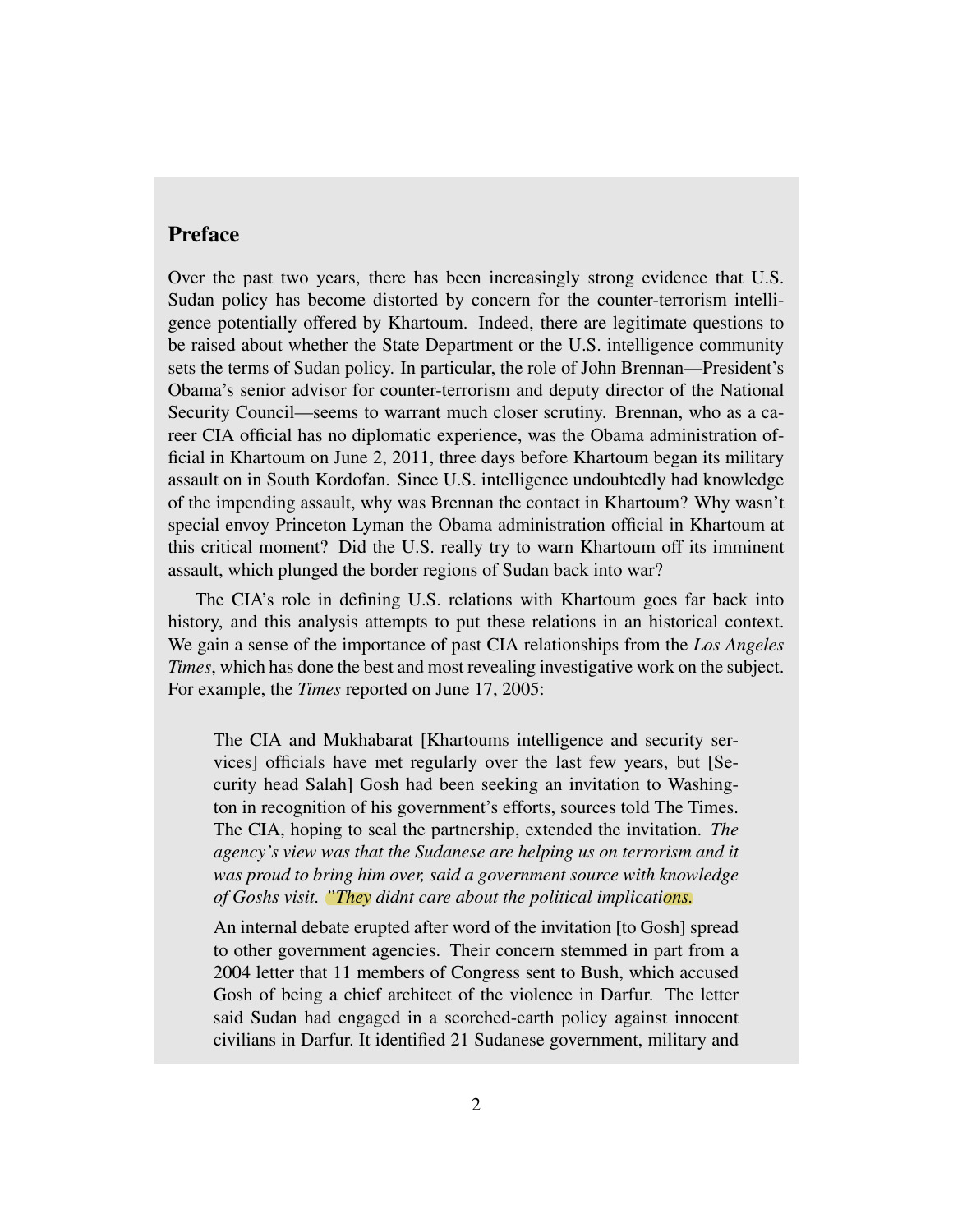militia leaders as responsible and called on the administration to freeze their assets and ban them from coming to the U.S. *Gosh was No. 2 on the list.*

Several sources, including a State Department official, said the question of the propriety of the visit provoked sharp divisions at that agency. Similar *opposition emerged at the Justice Department, where officials discussed arresting Gosh, according to two sources.*

The Obama administration seems content to retain the priorities established during the years of the Bush presidency.

## What Really Animates the Obama Administration's Sudan Policy? *October 10, 2011*

As the National Islamic Front/National Congress Party regime in Khartoum leads greater Sudan—now Sudan and South Sudan—ever closer to catastrophic civil war, genocide, and international conflict, the Obama administration has been peculiarly soft-spoken in its condemnations. Indeed, it has downplayed the significance of Khartoum's actions and engaged in moral equivocation, despite the regime's overwhelming responsibility for the massive violence and destruction of civilian lives and livelihoods: Khartoum continues to deny humanitarian access to many hundreds of thousands of vulnerable civilians throughout North Sudan; evidence mounts of genocidal destruction in the border state of South Kordofan; and Khartoum's Sudan Armed Forces (SAF) and its militia allies continue an all-out assault on another border state, Blue Nile.

Revealingly, the Obama administration in the person of special envoy for Sudan Princeton Lyman has expressed an untenable, finally contrived skepticism about evidence of mass gravesites in South Kordofan—gravesites confirmed by [eyewitness](http://www.sudantribune.com/-Reports,004-) [accounts to UN human rights investigators](http://www.sudantribune.com/-Reports,004-) and by [satellite photography from the](http://www.satsentinel.org/reports) [Satellite Sentinel Project.](http://www.satsentinel.org/reports) At another revealing point in recent history, Lyman and the Obama administration failed to condemn in remotely appropriate terms Khartoum's slow-moving invasion of the contested border region of Abyei in late May, and then [blamed the forces of South Sudan](http://dissentmagazine.org/atw.php?id=457) for a firefight that Khartoum would use as pretext for its decisive assault.

On some matters of consequence the Obama administration has said nothing at all. One key element of civilian protection in Darfur, where genocidal destruction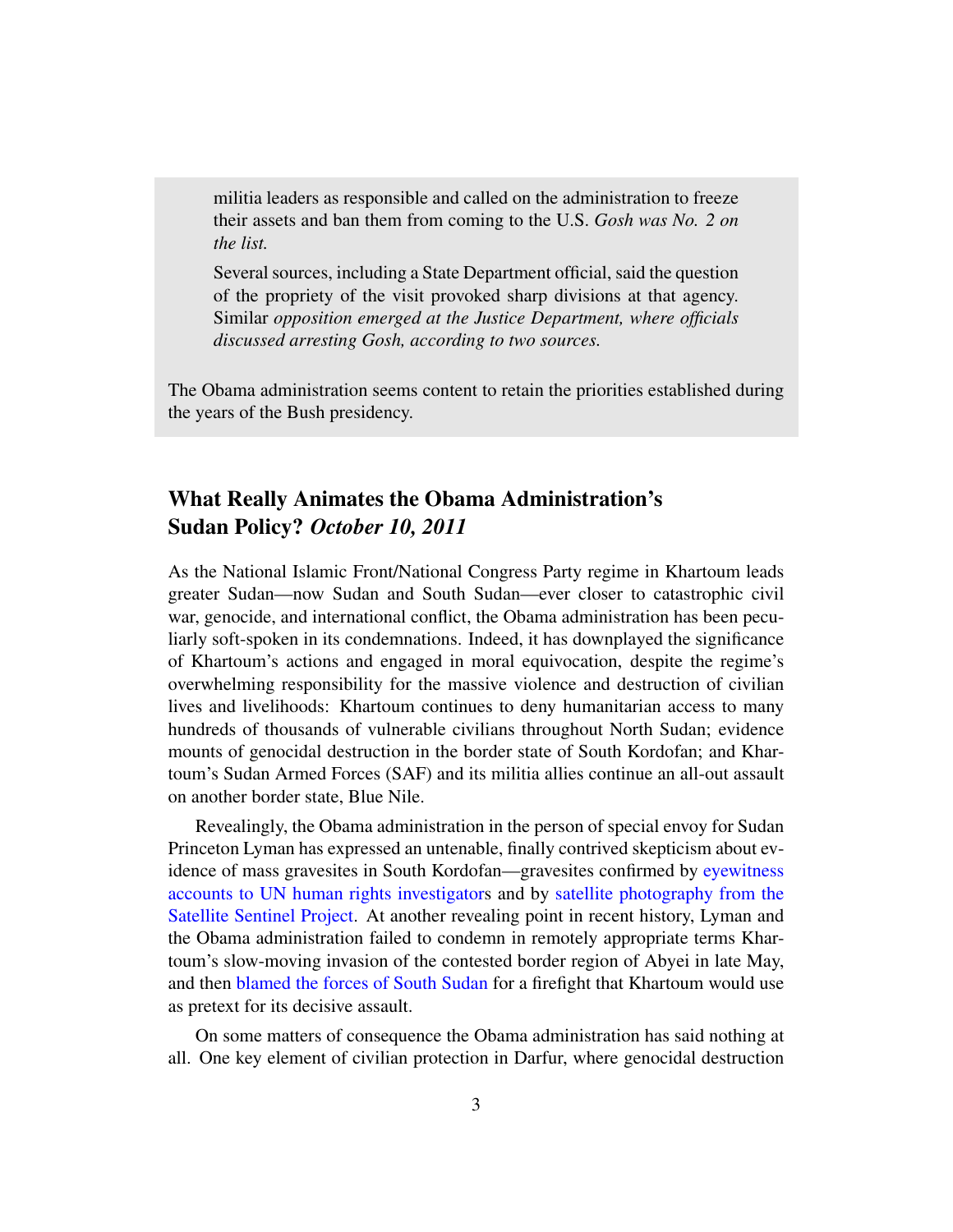has continued for more than eight years, was a UN Panel of Experts, authorized by Security Council Resolution 1591 in March 2005 (under Chapter 7 of the UN Charter). Tasked with monitoring an arms embargo on Darfur and a ban on *all* offensive military flights over Darfur, the Panel has been prevented by Khartoum from engaging in meaningful reporting for two years. [Recently all experts on the](http://www.dissentmagazine.org/atw.php?id=561) [Panel resigned.](http://www.dissentmagazine.org/atw.php?id=561)

Yet there was not a word from the Obama administration, including Princeton Lyman, who testified before the Congress on October 4, 2011 and mentioned neither the demise of the Panel of Experts nor the continuing, deliberate aerial bombardment of civilian and humanitarian targets that is part of Khartoum's military strategy in the region. Indeed, aerial bombardment of civilian and humanitarian targets has been a feature of Khartoum's military strategy [for well over a decade and](http://www.sudanbombing.org/) [continues to this day,](http://www.sudanbombing.org/) with bombings reported on a daily basis from South Kordofan and Blue Nile, and a steady stream of reports of attacks on villages flows out of Darfur. Special Envoy Lyman made only passing reference to these egregious atrocity crimes.

Lyman commented only briefly on Khartoum's continuing contempt for an agreement obliging its military forces to leave Abyei by October 1, even as a UN peacekeeping force of Ethiopian troops has already deployed in substantial numbers. In his Congressional testimony Lyman said only that Khartoum's defiant declaration that it would stay until Ethiopian deployment had been completed was "unacceptable, and counter to the spirit and the letter of the agreements." This is not likely to command much attention in Khartoum, where a [military coup has been slowly](http://www.sudanreeves.org/2011/10/10/2011/08/10/a-creeping-military-coup-in-khartoum-dissent-magazine-on-line-august-10-2011/) [underway for months.](http://www.sudanreeves.org/2011/10/10/2011/08/10/a-creeping-military-coup-in-khartoum-dissent-magazine-on-line-august-10-2011/) As the International Crisis Group noted in a recent ["Conflict](http://www.crisisgroup.org/en/publication-type/media-releases/2011/africa/stopping-the-spread-of-sudans-new-civil-war.aspx) [Risk Alert"](http://www.crisisgroup.org/en/publication-type/media-releases/2011/africa/stopping-the-spread-of-sudans-new-civil-war.aspx) (September 26, 2011):

The loss of South Sudan has had a profound effect on the National Congress Party, and *senior generals led a soft-coup within the party*. They have outflanked more pragmatic elements in the NCP who seek a negotiated strategy. Encouraging progress in the post-separation arrangements between North and South was blocked [by these generals and their political allies].

None of this was acknowledged by Lyman, and he was silent on many other critical issues as well. He declared that the June 28, 2011 "Framework Agreement" between Khartoum and the Sudan People's Liberation Movement/North "created a process to address political and security arrangements for the Two Areas [South Kordofan and Blue Nile]; it was a welcome step forward and it is vital that the parties return to the principles of it." But this characterization was deeply disingenuous, for he makes no mention of the fact that three days after the agreement was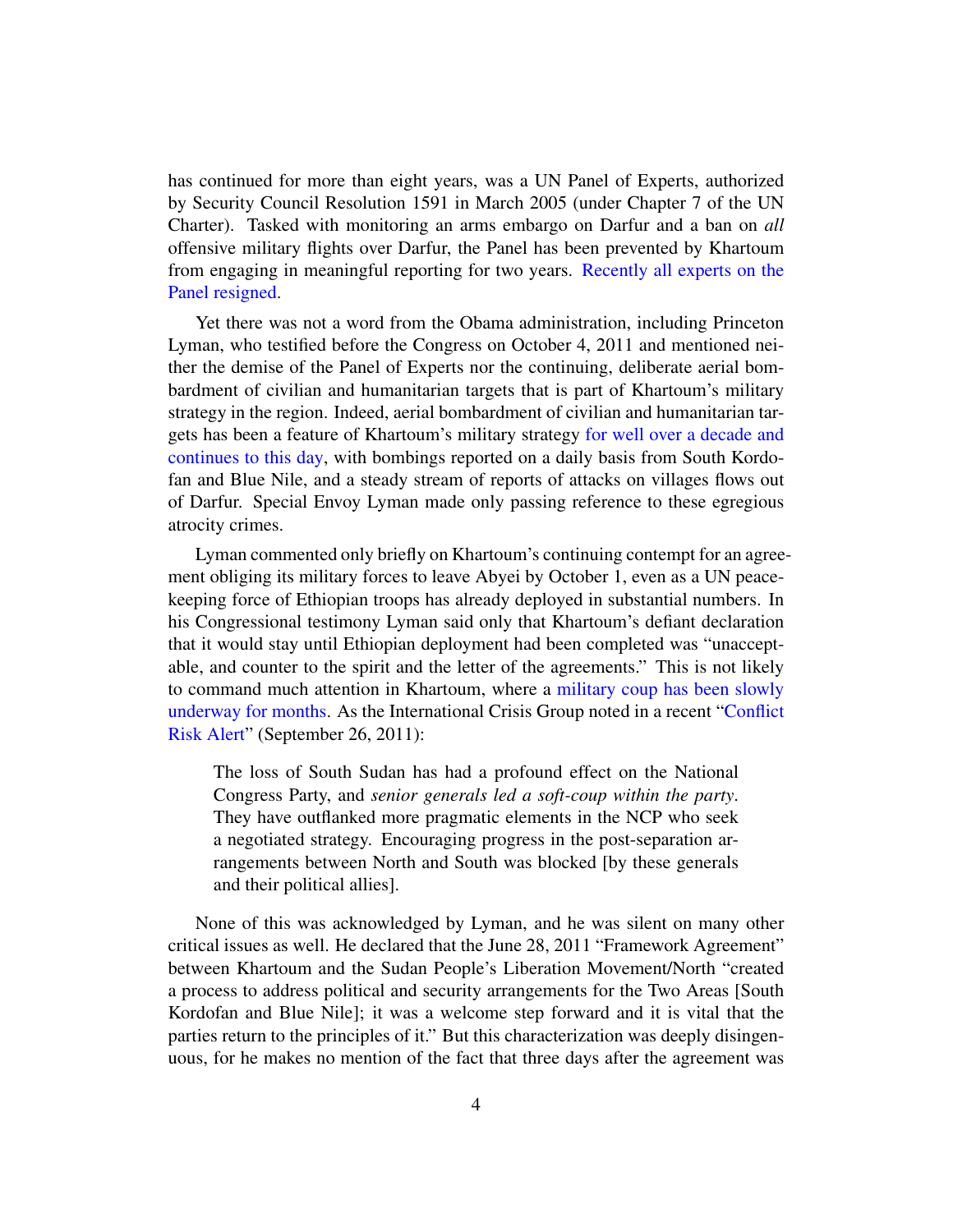signed by senior presidential advisor Nafi'e Ali Nafi'e, [President Omar al-Bashir](http://af.reuters.com/article/topNews/idAFJOE76101K20110702) [harshly renounced it and committed firmly to a military solution](http://af.reuters.com/article/topNews/idAFJOE76101K20110702) for Khartoum's new "southern problems":

Sudan's President Omar Hassan al-Bashir said the army would continue its campaign in the flashpoint of South Kordofan, state news agency SUNA said on Friday [July 1, 2011], dashing hope of a ceasefire ahead of southern secession. In his first comments since returning from a visit to China, Bashir seemed to contradict comments by a northern official this week that north and south had agreed "in principle" on a cease-fire in the northern oil state.

Ominously, al-Bashir spoke of the Sudan Armed Forces (SAF) continuing a "cleansing" operation:

[Al-Bashir] directed the armed forces to continue their military operations in South Kordofan `'textituntil a cleansing of the region is over," SUNA quoted Bashir as telling worshippers during Friday prayers.

No mention of this was made by Lyman in his Congressional testimony, even as the [International Crisis Group had reported a week earlier](http://www.crisisgroup.org/en/publication-type/media-releases/2011/africa/stopping-the-spread-of-sudans-new-civil-war.aspx) that:

[H]ardliners in Khartoum—including SAF generals—immediately rejected a 28 June framework agreement, which includes a political and a security agreement for Southern Kordofan and Blue Nile, facilitated by former South African President Thabo Mbeki and Prime Minister Meles Zenawi of Ethiopia, and signed by Dr. Nafie Ali Nafie, Codeputy NCP chairman and a presidential adviser.

Not even to mention this July 1 rejection of the "Framework Agreement," while praising the agreement itself, is entirely characteristic of how Lyman communicates publicly.

## The Obama administration's view of national interest in Sudan

Just as dismaying as Lyman's testimony, which was little more than diplomatic boilerplate, are the policies actually articulated by the administration and which are too often scandals to justice and diplomatic integrity. We need to ask what lies behind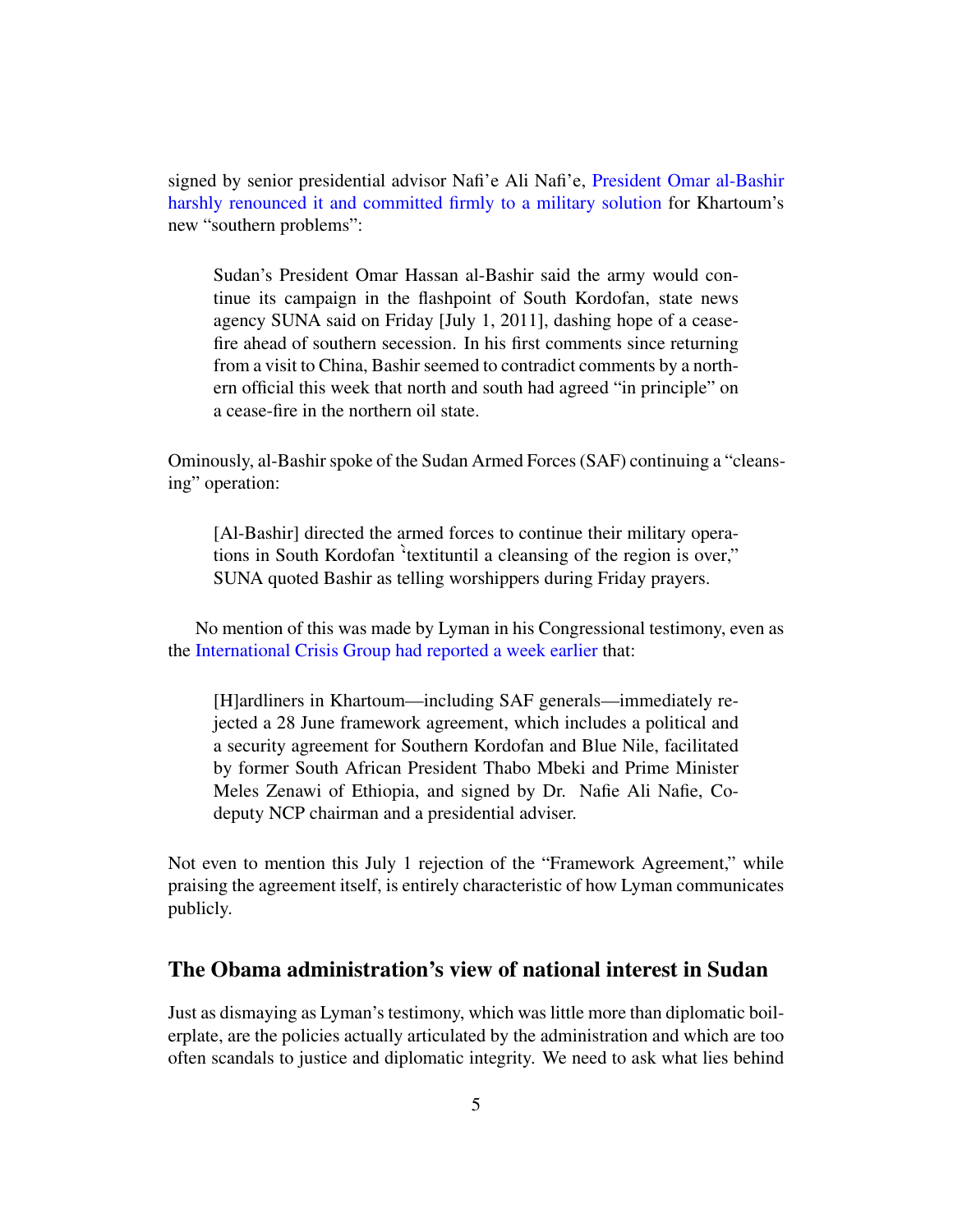these policies, what undergirds them. In November 2010, for example, the administration declared it was "de-coupling" Darfur from discussions with the Khartoum regime on the issue that matters most to these *génocidaires*, namely their presence on the U.S. State Department list of terrorism-sponsoring nations. A "senior administration official" (according to a State Department transcript of a background briefing) [declared that:](http://geneva.usmission.gov/2010/11/09/senior-administration-officials-on-developments-in-sudan/)

the U.S. was prepared to accelerate the removal of Sudan from the state sponsor of terrorism list if the Government of Sudan did two things. One is to fully implement the Comprehensive Peace Agreement, and two, to live up to all of the legal conditions required under law for Sudan to be taken off the state sponsors list. *By doing this, we would also be de-coupling the state sponsor of terrorism from Darfur and from the Darfur issue*.

In April 2008, candidate Obama expressed "deep concern" that the Bush administration was making an unseemly deal with the Khartoum regime as a means to bolster the fledgling but already failing UN/African Union Mission in Darfur (UNAMID):

<span id="page-5-0"></span>This reckless and cynical initiative would reward a regime in Khartoum that has a record of failing to live up to its commitments. First, no country should be removed from the list of state sponsors of terrorism for any reason other than the existence of verifiable proof that the government in question does not support terrorist organizations[.1](#page-22-0)

These words now seem savagely ironic. As a follow-up to its "de-coupling" of Darfur, late last fall senior administration officials, [including Secretary of State Hillary](http://www.tnr.com/blog/foreign-policy/77594/hillary-clinton-says-sudan-ticking-time-bomb-will-she-be-able-defuse-it) [Clinton](http://www.tnr.com/blog/foreign-policy/77594/hillary-clinton-says-sudan-ticking-time-bomb-will-she-be-able-defuse-it) and then-U.S. special envoy for Sudan, retired Air Force Major-General Scott Gration, pushed the Government of South Sudan to "compromise" further on Abyei, this despite the very significant compromises already embodied in the Abyei Protocol of the 2005 Comprehensive Peace Agreement (CPA) and particularly in the "final and binding" determination of Abyei's boundaries by the Permanent Court of Arbitration in The Hague (July 2009). The effect of this misguided U.S. pressure was to make the invasion of Abyei inevitable.

It is difficult to overstate the consequences of this perverse diplomatic squeezing, but the distinguished historian of Sudan Douglas Johnson was all too prescient in his [January 14, 2011 analysis,](http://www.humansecuritygateway.com/showRecord.php?RecordId=34970) arguing compellingly that if a resolution of the Abyei crisis were to be achieved, there must be: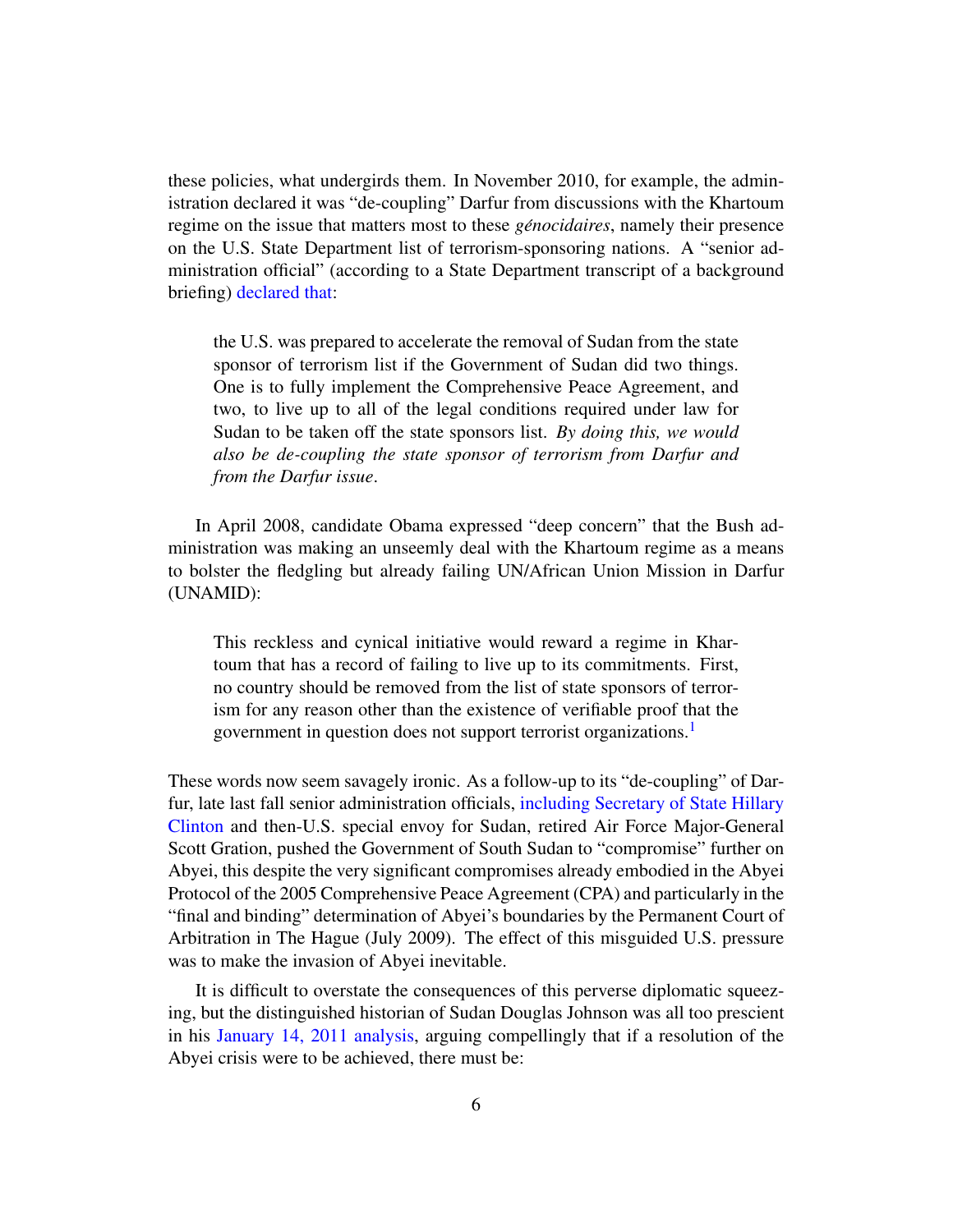<span id="page-6-0"></span>[1] A recognition by the U.S. government that the recent [diplomatic] *interventions of their mediators have made a resolution [of the Abyei crisis] less, rather than more likely*, and [2] a reversal of their current attempt to mediate through the imposition of a further territorial compromise. [2](#page-22-1)

The counter-productive "diplomatic interventions" Johnson notes refer specifically to efforts by the Obama administration to pressure the Government of South Sudan to "compromise" even further on Abyei. Because of this pressure, peaceful resolution of Abyei's status now appears much "less likely." Sadly, the Obama administration seems undeterred by its failures or by such cogent analyses of its diplomatic errors.

To be sure, there is a case to be made that this and other failures derive from previous neglect of the tasks associated with implementation of the CPA, as well as sheer incompetence—on the part of Gration, his Bush administration counterpart Andrew Natsios, and many within an inadequately staffed Africa Bureau at the State Department. An equally strong case can be made that a low-minded expediency has governed many U.S. responses and statements. This was especially true in March 2009 following Khartoum's expulsion of thirteen key humanitarian organizations from Darfur, roughly half the relief capacity at the time. [Statements follow](http://www.sudanreeves.org/2011/10/10/2009/05/14/darfur-humanitarian-expulsions-two-months-on/)[ing the expulsions by Gration and Senator John Kerry](http://www.sudanreeves.org/2011/10/10/2009/05/14/darfur-humanitarian-expulsions-two-months-on/) (a frequent *ad hoc* envoy for the Obama administration), claiming that capacity would be fully restored quickly, were little more than efforts to conceal U.S. impotence and the grim humanitarian realities that continue to confront Darfuris. Inevitably, the effect of their comments was to diminish pressure on Khartoum to increase access and expedite replacement relief capacity. Similarly, Gration's push in summer 2009 for the premature returns for Darfuri displaced persons—more than 2 million people remain forced from their homes by ethnically-targeted violence—was soundly rebuffed not only by Darfuris, but humanitarian organizations and UN agencies, [which confronted](http://www.sudanreeves.org/2011/10/10/2011/01/23/us-special-envoy-on-returns-of-displaced-persons-in-darfur-september-2009/) [Gration directly.](http://www.sudanreeves.org/2011/10/10/2011/01/23/us-special-envoy-on-returns-of-displaced-persons-in-darfur-september-2009/)

But incompetence, neglect, and expediency are still inadequate explanations for the feckless, disingenuous, finally callous pronouncements and policies of the Obama and Bush administrations over many years. Many feel strongly, as I do, that there are distinctly unpublicized parameters governing U.S. diplomatic initiatives and actions, and that U.S. commitment to the principle of a "responsibility to protect" endangered civilians has been massively trumped by competing views of national interest. Suspicion falls most strongly on the U.S. intelligence community, and specifically those with responsibility for counter-terrorism. A brief history of the aggressive U.S. pursuit of Khartoum's "cooperation" in this effort is suggestive.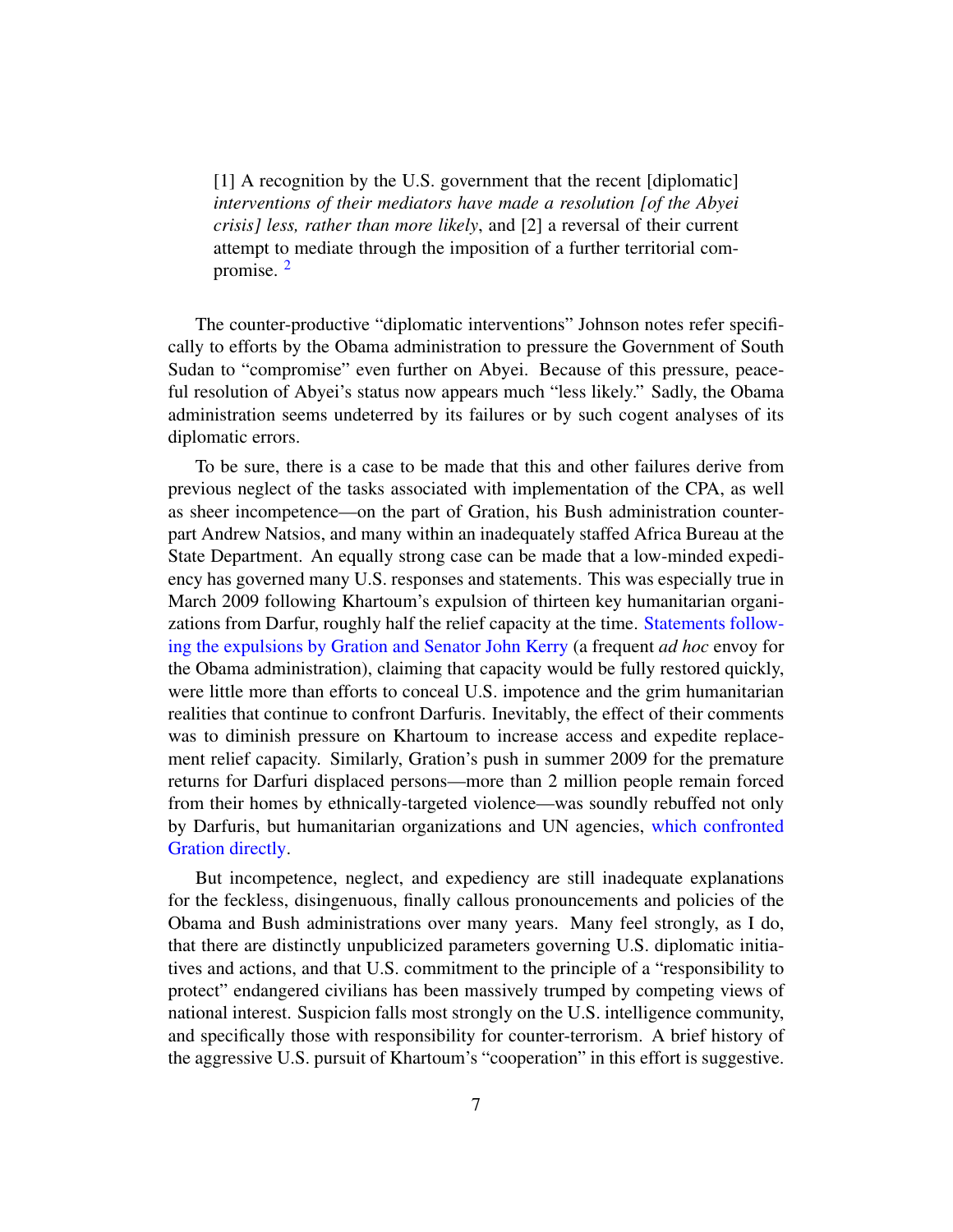### June 2005

Despite President Bush's 2005 reiteration of the genocide finding against Khartoum for its actions in Darfur, first announced in September 2004 by former Secretary of State Colin Powell, the CIA flew to Washington, DC—on executive jet—Major-General Saleh 'Gosh,' head of the regime's National Intelligence and Security Services (NISS). This occurred even as Gosh was known to be a prime architect of genocide in Darfur. In an extraordinary depiction of the controversy over this visit, even within the Bush administration, the *Los Angeles Times* [reported on June 17,](http://www.sudantribune.com/spip.php?page=imprimable&id_article=10205)  $2005:$ 

The CIA and Mukhabarat [Khartoum's intelligence and security services] officials have met regularly over the last few years, but Gosh had been seeking an invitation to Washington in recognition of his government's efforts, sources told *The Times*. The CIA, hoping to seal the partnership, extended the invitation. "The agency's view was that the Sudanese are helping us on terrorism and *it was proud to bring him over*," said a government source with knowledge of Gosh's visit. "*They didn't care about the political implications*."

These "political implications," of course, included Khartoum's understanding of the significance of Washington's willingness to invite not simply a known *geno- ´ cidaire*, but a man directly responsible for many tens of thousands of "disappearances," extrajudicial executions, instances of brutal torture, political arrests, and other violations of human rights. These have been regularly chronicled for many years by [Human Rights Watch,](http://www.hrw.org/africa/sudan) [Amnesty International,](http://www.unhcr.org/refworld/country,,AMNESTY,,SDN,,4dce153c5,0.html) and the [African Center for](http://www.acjps.org/Publications.html) [Justice and Peace Studies](http://www.acjps.org/Publications.html) (UK), among others.

As the *Los Angeles Times* dispatch continued:

An internal debate erupted after word of the invitation [to Gosh] spread to other government agencies. *Their concern stemmed in part from a 2004 letter that 11 members of Congress sent to Bush, which accused Gosh of being a chief architect of the violence in Darfur*. The letter said Sudan had engaged in a 'scorched-earth policy against innocent civilians in Darfur.' It identified 21 Sudanese government, military and militia leaders as responsible and called on the administration to freeze their assets and ban them from coming to the U.S. *Gosh was No. 2 on the list.*

Several sources, including a State Department official, said the question of the propriety of the visit provoked sharp divisions at that agency.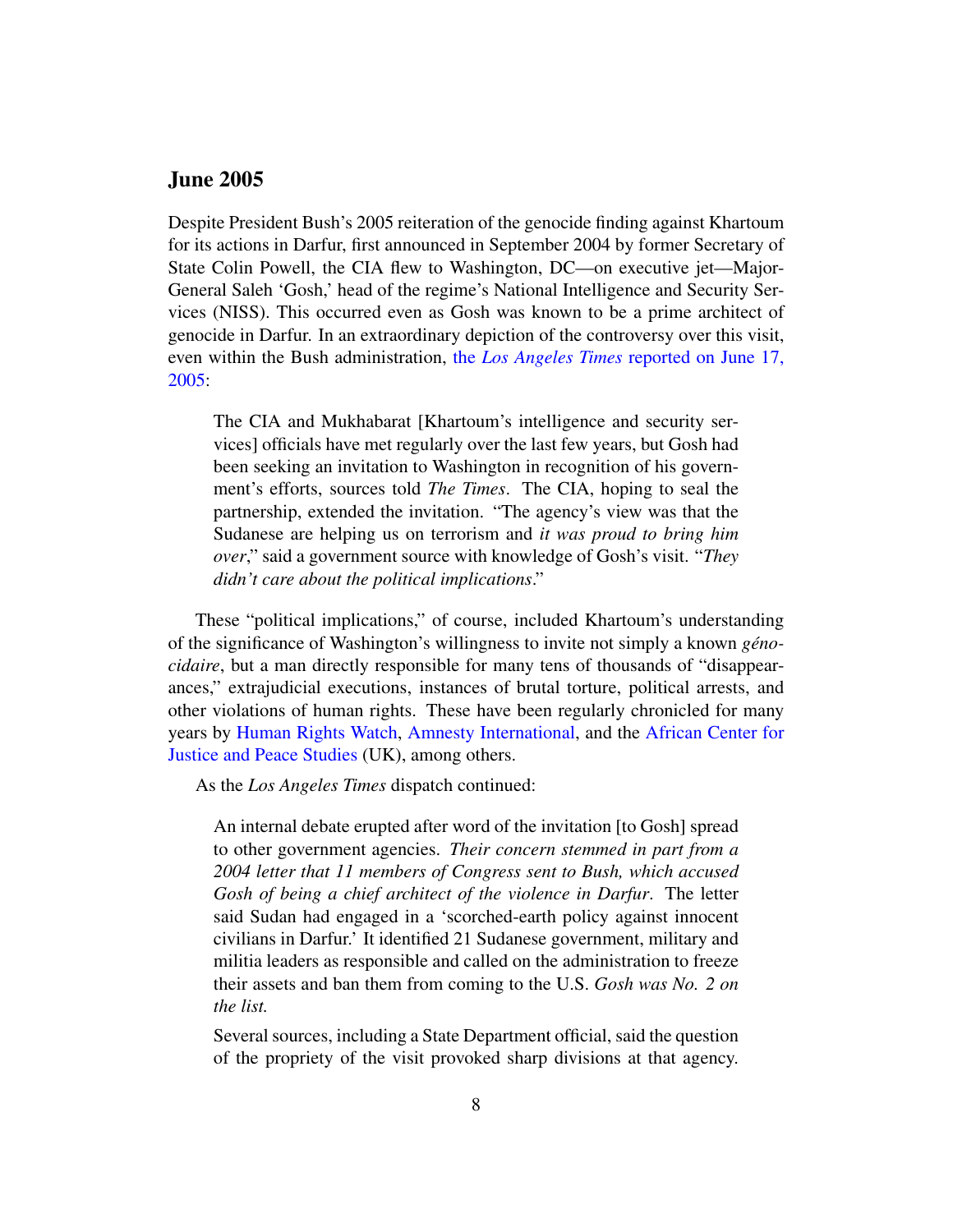Similar opposition emerged at the Justice Department, where officials discussed arresting Gosh, according to two sources.

The CIA was "proud" of inviting Saleh Gosh; the Justice Department considered arresting him. The State Department view was also rendered insightfully:

Ted Dagne, a Sudan specialist with the Congressional Research service, said State Department officials believed Gosh's trip would "*send a political signal to the [Sudanese] government that Darfur would not prevent Sudan from winning support in Washington.*"

The signal was received clearly in Khartoum, and in the intervening six years the regime has acted accordingly—sanctioning attacks on humanitarian workers and operations, impeding humanitarian supplies, arresting and abusing humanitarian workers, denying these workers access to desperate populations, and bombing many hundreds of civilian targets. There are [authoritative reports of subsequent meetings](http://www.guardian.co.uk/world/2006/mar/12/politics.sudan) [between U.S. intelligence officials and Gosh in the UK.](http://www.guardian.co.uk/world/2006/mar/12/politics.sudan) Notably, he also appears on the confidential list of those wanted for atrocity crimes in Darfur, prepared by the UN Commission of Inquiry and passed to the International Criminal Court in 2005. In 2006 another confidential list of 17 individuals in the Khartoum regime, prepared by the UN Panel of Experts on Darfur, [was leaked to the press.](http://www.ft.com/cms/s/0/c5991f38-a347-11da-ba72-0000779e2340.html#axzz1aCiqT0ta) Gosh's name appears prominently yet again.

#### 2001 to the present

In fact, the visit by Gosh only highlighted a key feature of the relationship with Khartoum that has been cultivated by both the Bush and Obama administrations. [In](http://voices.washingtonpost.com/spy-talk/2010/08/cia_training_sudans_spies_as_o.html) [August 2010 the](http://voices.washingtonpost.com/spy-talk/2010/08/cia_training_sudans_spies_as_o.html) *Washington Post* reported at length on the extensive cooperation between the CIA and Khartoum's brutally repressive NISS:

[T]he CIA is continuing to train and equip Sudan's intelligence service in the name of fighting terrorism. The irony is not lost on critics of the arrangement. "The U.S. government is training the Sudanese intelligence services and conducting bilateral operations with them—all in the name of the long war," said a former intelligence officer who served in Sudan.

"We also refer to the Sudanese as a state sponsor of terror, have called their activities in Darfur genocide, and supported the issuance of arrest warrants for the Sudanese president for genocide, war crimes and crimes against humanity, as defined by the International Criminal Court."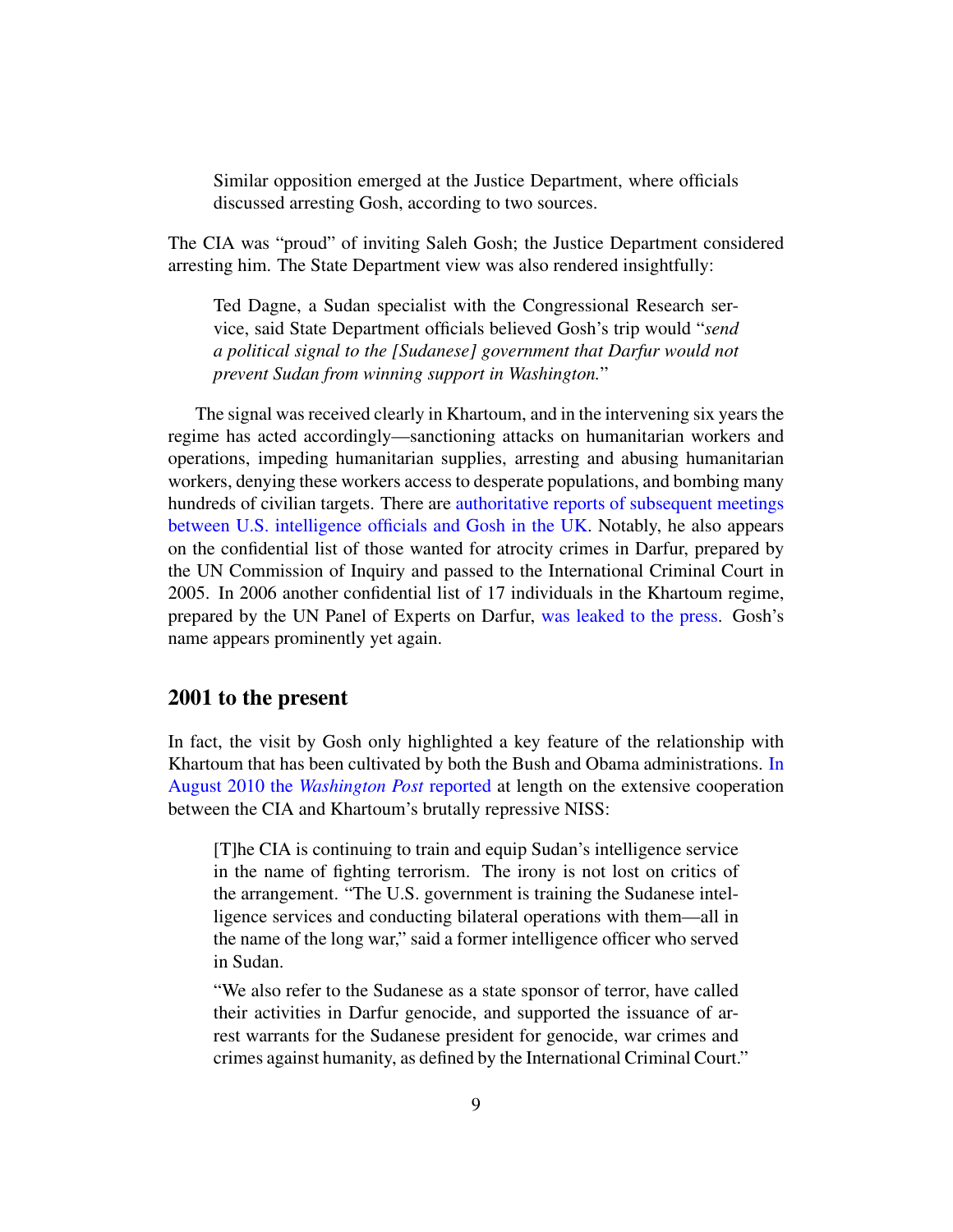"Certainly," the former intelligence officer added, "the CIA is providing training to the National Intelligence and Security Service," known as the NISS. "I suspect it was begun in the very early days after September 11." Others say it began in the 1990s.

The *Post* article continues:

"There has also been transfers of equipment" to the NISS, [the official] said, "computers, etcetera." Another knowledgeable former U.S. intelligence official said the CIA-NISS partnership began even earlier, in the Clinton administration, and called it "incredibly valuable." "We have a had a long term relationship with the Sudanese, even when they closed the embassy for a short period in the late 90s," the official said on condition of anonymity because the topic is so sensitive.

These "computers, etcetera" were undoubtedly used by the NISS to keep track of dissidents, to monitor private conversations (especially with international interlocutors), and to forestall any nascent political opposition. Whatever surveillance capacity was included in the transferred U.S. equipment would have certainly been put immediately to domestic use. Those who have been tortured, arrested without trial, or executed extra-judicially may well have U.S. intelligence equipment to thank.

The means by which this arrangement are justified by intelligence officials are so absurd as to seem the stuff of satire:

Some U.S. officials with intimate knowledge of the CIA's program contend that the spy agency's relationship with the NISS actually fosters human rights. "The intelligence channel has been one tool our government has used to try to influence the Sudanese in terms of human rights and the rule of law," said one such official. "That was a deliberate policy decision, made with inter-agency support."

The notion that human rights are "fostered" by a bilateral arrangement in which the U.S. provides equipment and training to one of the most repressive regimes in the world is utterly preposterous. The credulous notion that this equipment will not be readily diverted to support domestic political tyranny reveals a radical ignorance of the character of the Khartoum regime. There is not a shred of evidence to support these ludicrous claims, and there are reams of human rights reports that make clear Khartoum has only grown more repressive during the years in question.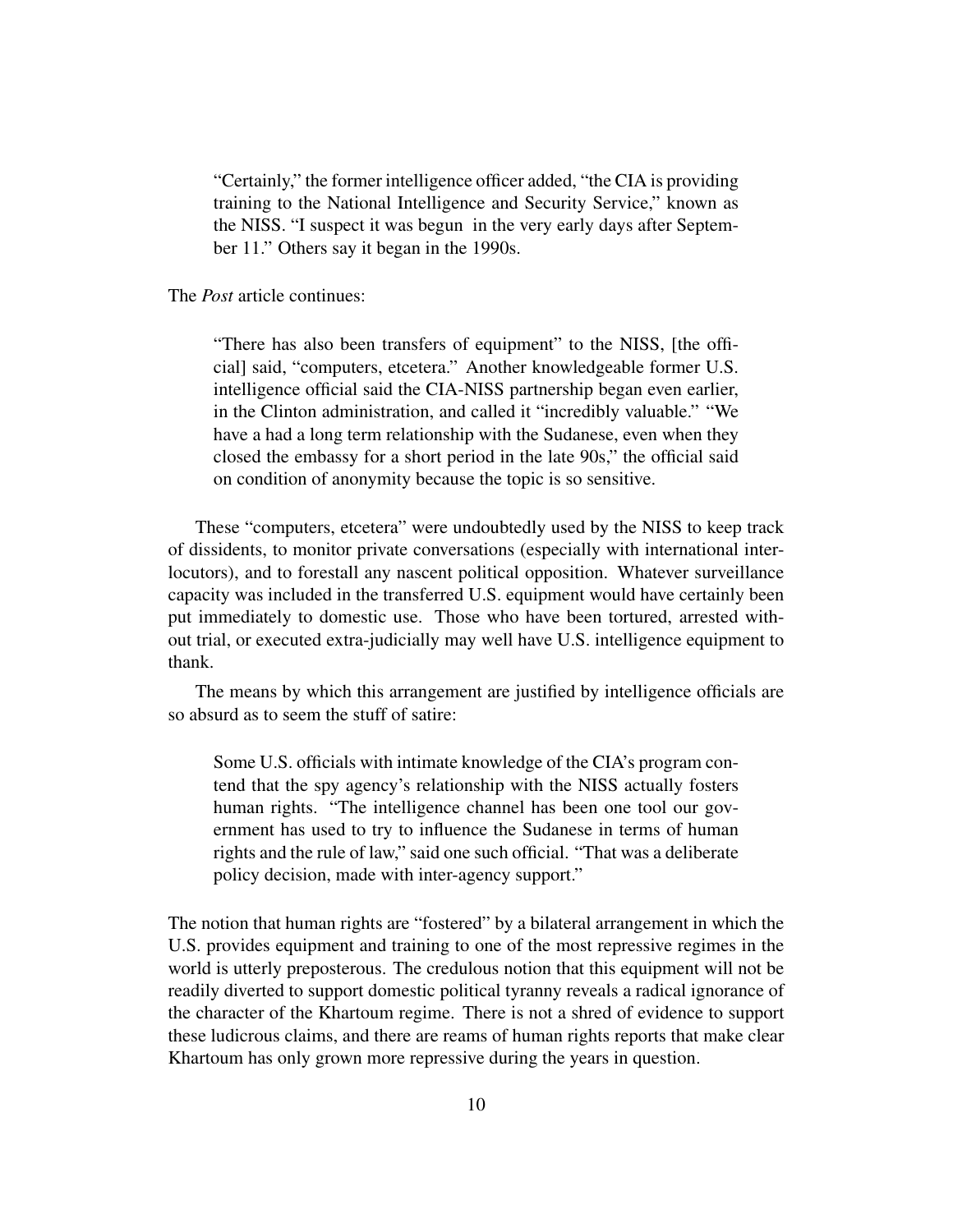Similarly, the *Post* reports:

"If the Sudanese go outside the box," [one official with intimate knowledge of the CIA's program] maintained, "we can pull the plug."

"Go outside the box"? Just how does the CIA understand "the box" in Sudan? Is eight years of genocidal destruction in Darfur "within the box"? Is the [constant](http://www.sudanbombing.org/) [and deliberate aerial bombardment of civilian and humanitarian targets](http://www.sudanbombing.org/) "within the box"? Are the military seizure of Abyei and the continuing indiscriminate military assaults in South Kordofan and Blue Nile "within the box"? Is ethnically-targeted slaughter "within the box"? Is the denial of humanitarian access to many, many hundreds of thousands of Sudanese civilians "within the box"?

Clearly there is no moral compass within an intelligence community defined by such individuals and such attitudes as the *Post* has recorded. And telling answers to questions about what really governs the Obama administration's Sudan policies come dramatically into focus.

#### 2006 – 2010

During this critical period for implementation of the CPA, both the Bush and Obama administrations squandered countless opportunities to pressure Khartoum to abide by the various terms of the agreement. Among the failures was a lack of pressure on the regime to make possible the self-determination referendum for Abyei guaranteed in the CPA and to respect the Abyei ruling of the Permanent Court of Arbitration. As a consequence, when it became increasingly clear in fall 2010 that the Abyei referendum would not be held, the Obama administration capitulated before Khartoum's intransigence and began to pressure Juba under the guise of seeking "compromise" (see above). This would have disastrous consequences, as would the failure to demarcate the North/South border, resolve citizenship issues for Southerners who remained in the North, agree on a formula for oil revenue-sharing, and come to a security arrangement for the border regions now so brutally ravaged by conflict.

In Darfur [well over a million people were newly displaced during this time pe](http://www.dissentmagazine.org/atw.php?id=438)[riod.](http://www.dissentmagazine.org/atw.php?id=438) Humanitarian aid was savagely truncated by the March 2009 expulsions, and more organizations left subsequently, many under duress. These include Médecins du Monde—the only provider of medical care in the populous Jebel Marra; most recently both Medair and International Medical Corps have announced their intention to withdraw. In summer 2010, Khartoum expelled senior officials of the [Interna-](http://af.reuters.com/article/sudanNews/idAFLDE66E1MX20100715)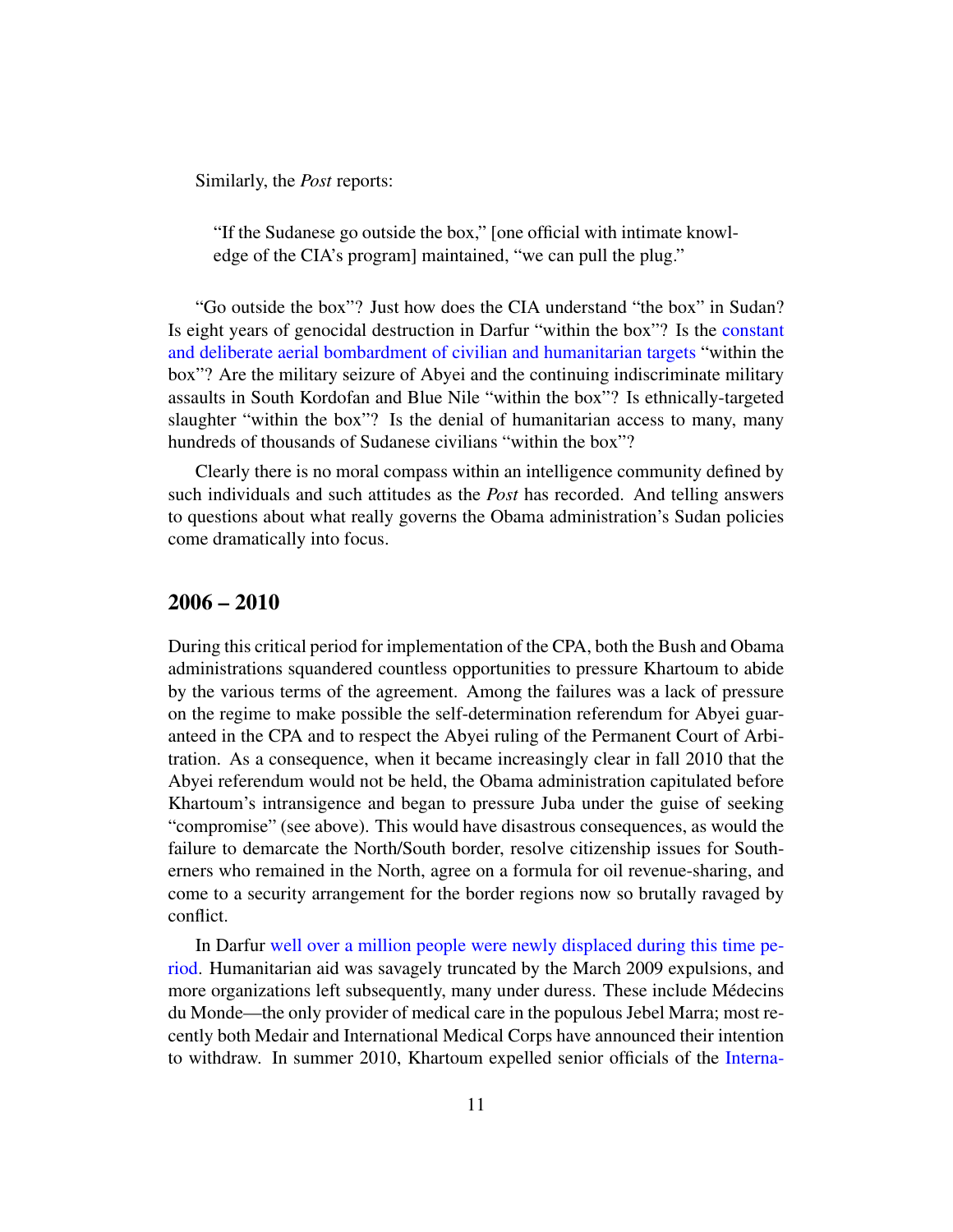[tional Organization for Migration](http://af.reuters.com/article/sudanNews/idAFLDE66E1MX20100715) and the [UN High Commission for Refugees](http://www.sudantribune.com/Sudan-expels-five-aid-workers-from,35973) without protest from the U.S. and other international actors, and most significantly, without consequence for the regime.

Reports from Darfuris, via Radio Dabanga, [reveal a deteriorating humanitarian](http://www.sudanreeves.org/2011/10/10/2011/01/23/darfur-humanitarian-overview-the-consequences-of-international-silence/) [situation](http://www.sudanreeves.org/2011/10/10/2011/01/23/darfur-humanitarian-overview-the-consequences-of-international-silence/) that is a great deal more tenuous and threatening than Lyman suggests in the brief overview of Darfur he offered Congress on October 4.

Throughout this period the U.S. became increasingly invested in counter-terrorism intelligence provided by Khartoum, even as many of those with access to or knowledge of the intelligence agree with the assessment offered by former Senator Russ Feingold (see immediately below).

#### 2009

Perhaps Sudan's greatest friend in the U.S. Senate prior to 2011 was former Senator Russ Feingold. Since he sat on the Intelligence Committee and also chaired the Africa subcommittee of the Senate Foreign Relations Committee, he was uniquely positioned to assess the trade-off with Khartoum that began under the Bush administration, and has continued under the Obama administration. In this trade-off, Khartoum would provide counter-terrorism "intelligence" and in exchange the U.S. would adopt a more conciliatory attitude toward Khartoum, despite what both Presidents declared to be genocide in Darfur and the regime's reneging on a host of agreements, including many key terms of the CPA. Senator Feingold made explicitly clear his own skepticism about Khartoum's behavior in cooperating on counterterrorism:

I take serious issue with the way the report [on international terrorism by the U.S. State Department] overstates the level of cooperation in our counterterrorism relationship with Sudan, a nation which the U.S. classifies as a state sponsor of terrorism. *A more accurate assessment is important not only for effectively countering terrorism in the region, but as part of a review of our overall policy toward Sudan*, including U.S. pressure to address the ongoing crisis in Darfur and maintain the fragile peace between the North and the South.<sup>3</sup>

In sharp contrast, U.S. special envoy [Gration would testify to the Senate three](http://www.npr.org/templates/story/story.php?storyId=111422940) [months later that:](http://www.npr.org/templates/story/story.php?storyId=111422940)

<span id="page-11-0"></span>"There's no evidence in our intelligence community that supports [Su-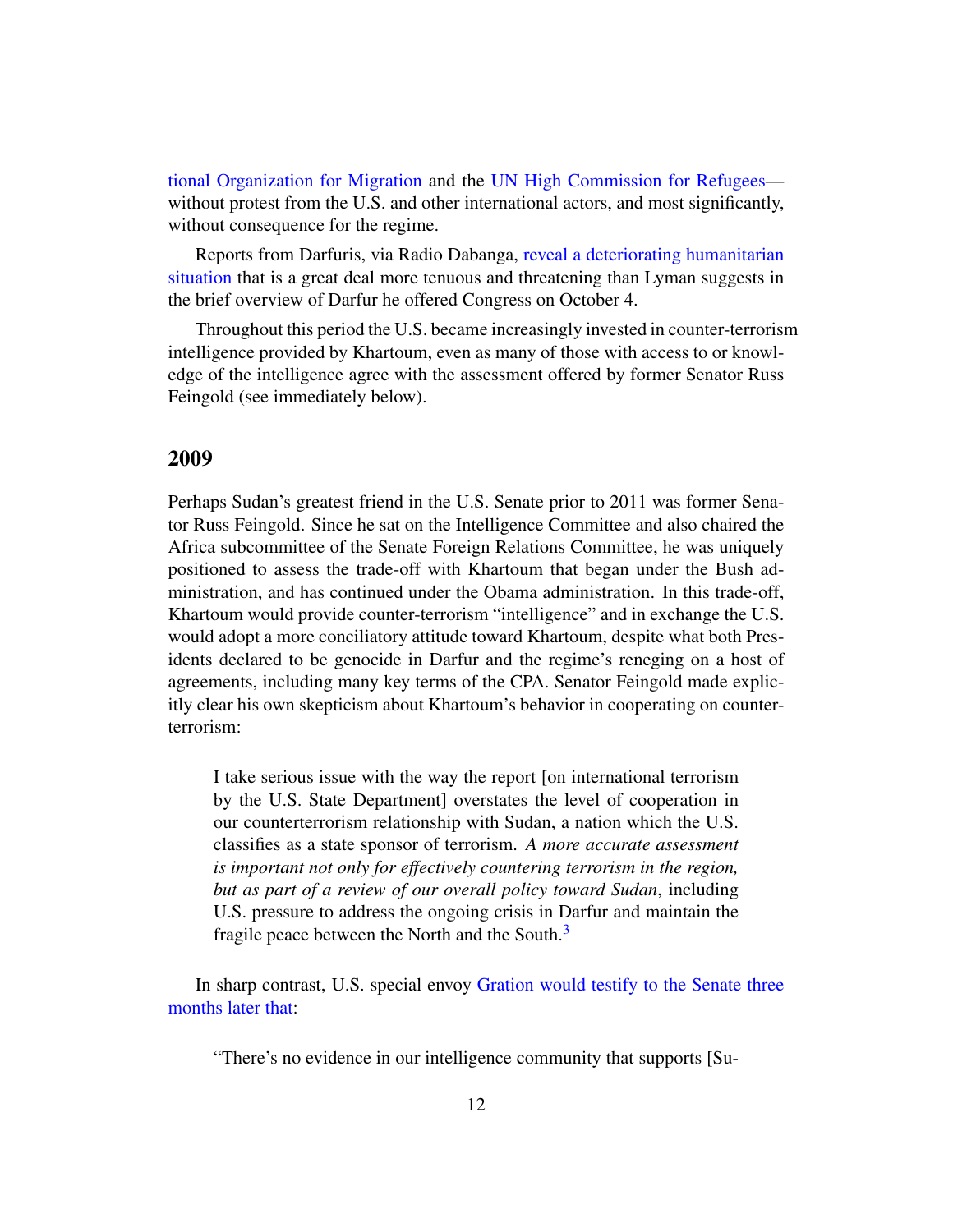dan] being on the state sponsors of terrorism. It's a political decision," Gration said. (July 30, 2009)

This is not what he would tell Darfuris in September 2009. Rather, when pressed about his Senate testimony, [Gration declared in an interview with Radio Dabanga](http://www.radiodabanga.org/node/392) (an increasingly important news clearinghouse for Darfur): "I never said [that] we should remove Sudan from the terrorist list." This seems astonishingly disingenuous given Gration's that claim that Sudan remains on the list only because of a purely "political decision"—a decision that Gration insists is not supported by evidence from "our intelligence community."

But is this latter claim true? More consequential than what Gration did say is what he did not say in his Senate testimony—and this gets to the heart of the deal that the Obama administration has struck with Khartoum. Notably, what was at the time the [most recent State Department assessment of international terrorism](http://www.state.gov/s/ct/rls/crt/2009/index.htm) (August 2010, reporting on the year 2009) found that "*al-Qa'ida-inspired terrorist elements as well as elements of the Palestinian Islamic Jihad, and HAMAS, remained in Sudan in 2009*." So what to make of Gration's claim of July 2009 that there is "no evidence in our intelligence community" that Khartoum supports terrorism? The presence of these terrorist organizations certainly would have required acquiescence from the National Islamic Front/National Congress Party regime. Moreover, U.S. intelligence knows that as recently as March 2009 Khartoum had a role in supplying Iranian arms for Hamas in Gaza.

*The Guardian* [\(UK\) reported in December 2010](http://www.guardian.co.uk/world/2010/dec/06/wikileaks-sudan-iranian-arms-gaza) on "Wikileaked" State Department cables from both January and March 2009:

State department cables released by WikiLeaks show that Sudan was warned by the U.S. in January 2009 not to allow the delivery of unspecified Iranian arms that were expected to be passed to Hamas in the Gaza Strip around the time of Israel's Cast Lead offensive, in which 1,400 Palestinians were killed.

U.S. diplomats were instructed to express "exceptional concern" to Khartoum officials, but those warnings evidently went unheeded. For *The Guardian* goes on to report:

In March 2009, Jordan and Egypt were informed by the U.S. of new Iranian plans to ship a cargo of "lethal military equipment" to Syria with onward transfer to Sudan and then to Hamas.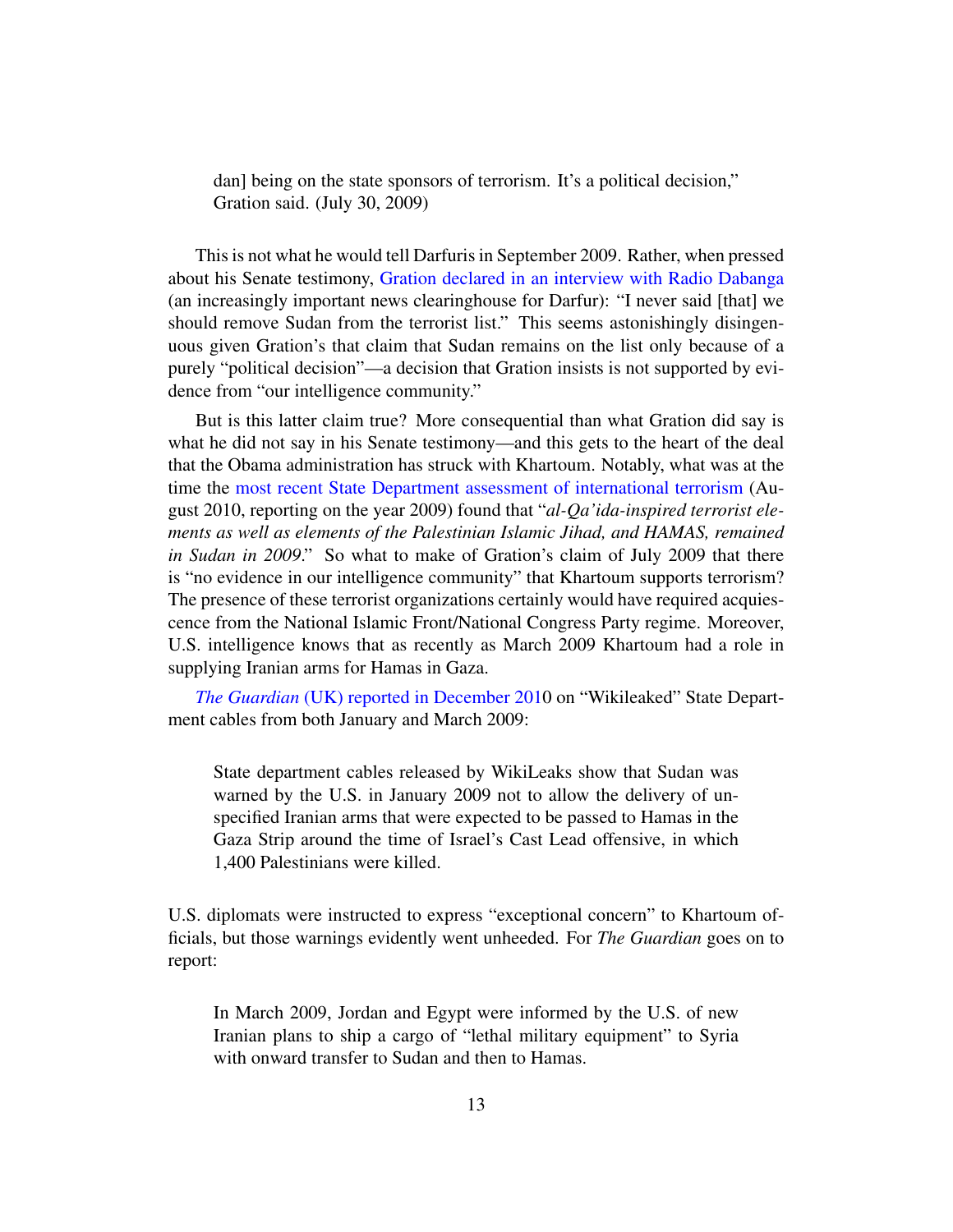The cables don't specify what the disposition of this "lethal military equipment" was, but Khartoum was initially a willing participant in support of a terrorist organization and has for years maintained particularly close military ties with the Iranian military. Hamas, which has received very substantial military supplies from Iran, is designated by Canada, the European Union, Japan—and the U.S. as a terrorist organization. Khartoum's role in the supply operation to Hamas in March 2009 is explicitly identified by U.S. Intelligence. So, was Gration's testimony an exercise in deception or ignorance? Both are dismaying possibilities.

Again, this is an administration that came to office having excoriated the Bush team for expediency in its own dealings with Khartoum. As noted previously, in April 2008 candidate Obama expressed "deep concern" that the Bush administration was making an unseemly deal with the Khartoum regime: "This reckless and cynical initiative would reward a regime in Khartoum that has a record of failing to live up to its commitments." But despite these politically appealing words, the evidence strongly suggests that it is the Obama administration has been both "reckless" and "cynical," specifically on the [issue of counter-terrorism cooperation by](http://www.e-ir.info/?p=7289) [the Khartoum regime.](http://www.e-ir.info/?p=7289) Certainly candidate Obama's characterization of the regime is as true today as it was on the campaign trail in April 2008.

### May 2011

<span id="page-13-0"></span>[The Obama administration did virtually nothing to warn the regime](http://www.dissentmagazine.org/atw.php?id=438) off its military actions against Abyei; rather, special [envoy Lyman expediently tried to blame](http://www.dissentmagazine.org/atw.php?id=457) [the Southern Sudan People's Liberation Army \(SPLA\) for a May 19 firefight](http://www.dissentmagazine.org/atw.php?id=457) that evidence suggests was simply a pretext for the well-prepared assault, which was completed on May  $20<sup>4</sup>$ . The initial UN report on the incident by Haile Menkerios, special representative of the Secretary-General for Sudan, was based exclusively on interviews with two senior SAF officers; it is difficult to imagine sources more likely to distort events. But having condemned the SPLA on the basis of Menkerios' account, [the U.S. gave credibility to Khartoum's claim that the SPLA "attack" was](http://dissentmagazine.org/atw.php?id=457) a *[casus belli](http://dissentmagazine.org/atw.php?id=457)*. Only later would Lyman declare weakly that Khartoum's response was "disproportionate," a comment so feeble as to guarantee the regime's forces would feel no pressure to leave.

And they have not. Almost four months after the invasion of Abyei, the SAF refuses to withdraw from the region, despite a formal agreement to withdraw by October 1. Khartoum's Misseriya Arab militia allies, who were not meaningfully included in the agreement, also continue to present an ongoing military threat to any returnees. More than 100,00 Dinka Ngok forced from their homes into South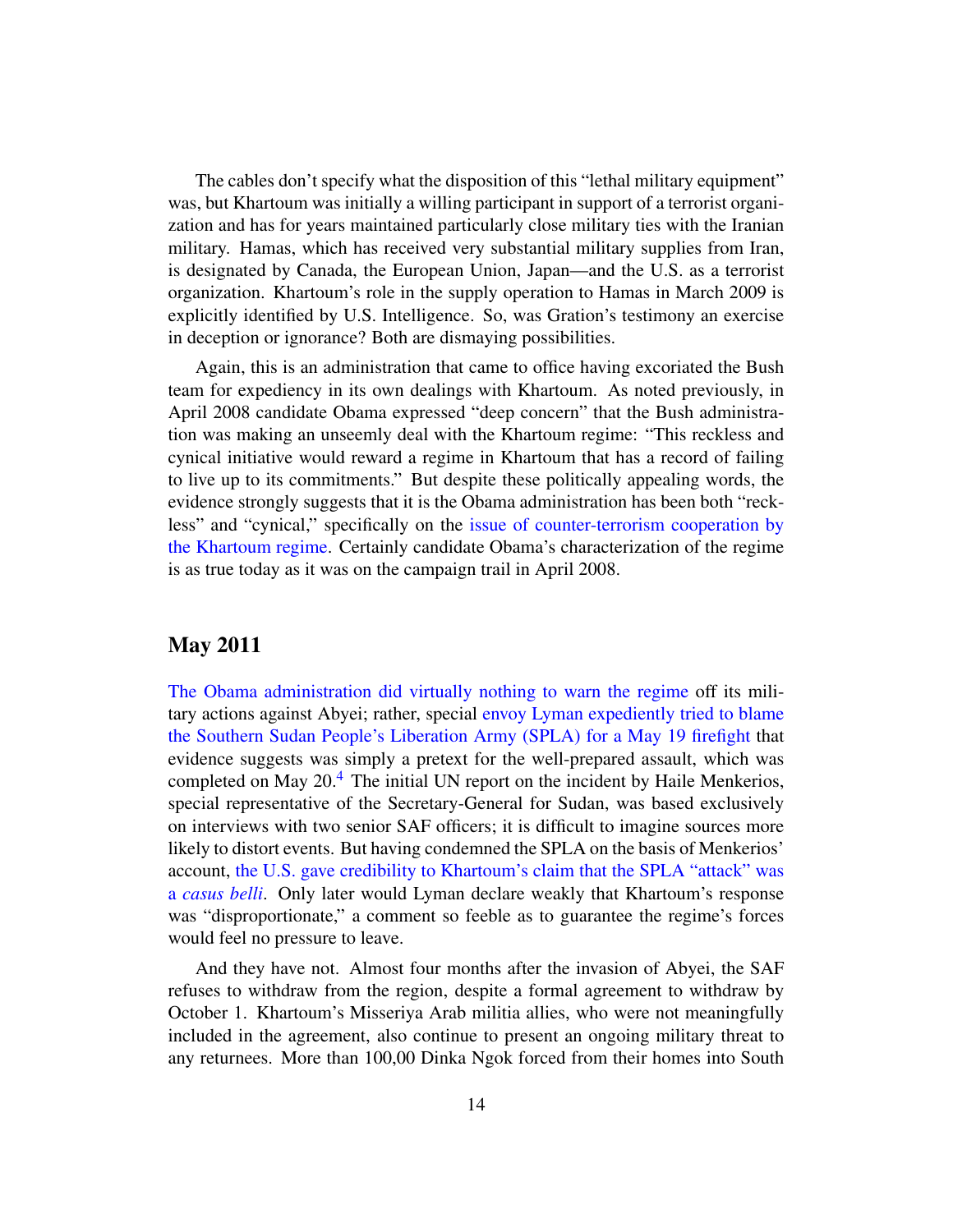Sudan have not returned, and cannot so long as their security is so deeply threatened by the military situation on the ground. Moreover, Khartoum has refused to make provision for humanitarian assistance to potential returnees, who can be most readily served from a base of operations in Kadugli, South Kordofan (all international humanitarian access is denied in South Kordofan as well). President [al-Bashir has](http://af.reuters.com/article/topNews/idAFJOE73Q0DK20110427) [been adamant](http://af.reuters.com/article/topNews/idAFJOE73Q0DK20110427) that "Abyei is located in north Sudan and will remain in north Sudan"; and despite the various agreements making clear this is not so, the situation on the ground is rapidly making Northern annexation of Abyei a *fait accompli*. This extends to the control of Abyei's borders and all access to the region.

Why was the administration so completely incompetent in responding to the [crisis in Abyei that had clearly been building for months?](http://www.sudanreeves.org/2011/10/10/2011/03/13/abyei-update-march-23-2011-continued-military-advance-by-khartoums-forces-increasing-risk-of-major-confrontation/) Why was it so accommodating of Khartoum's conspicuously prepared military invasion, [detailed in numer](http://www.satsentinel.org/reports)[ous reports from the Satellite Sentinel Project](http://www.satsentinel.org/reports) (April 8, March 22, March 10, March 8, March 4, February 15, January 16, and January 13)? Why was there so little in the way of condemnation of the looting and wholesale destruction in the immediate wake of Khartoum's May 20 seizure of Abyei?<sup>5</sup> Why was there no response of consequence to a leaked internal UN report finding evidence of ethnic cleansing? [Associated Press reported:](http://updatednews.ca/2011/06/03/un-report-warns-of-ethnic-cleansing-in-sudan/)

<span id="page-14-0"></span>"The Sudan Armed Forces attack and occupation of Abyei and the resultant displacement of over 30,000 Ngok Dinkas from Abyei could lead to ethnic cleansing, if conditions for the return of the displaced Ngok Dinka residents are not created," according to the [confidential UN] report, which was obtained by The Associated Press on Friday [ .... ] The UN report estimated that between 15 percent and 20 percent of the homes in Abyei were burned in what it called "deliberate destruction" and a violation of international humanitarian law.

"By destroying their homes, looting their properties and inspiring fear and terror, over 30,000 Ngok Dinkas have been forcefully displaced from their ancestral homes, leaving the Abyei area now more or less homogeneously occupied by the Misseriya," it said. Ethnic cleansing, the report said, is a purposeful policy designed by one ethnic or religious group to remove by violent and terror-inspiring means the civilian population of another ethnic or religious group from certain geographic areas. The report said that the likelihood that all the Ngok Dinka residents can return to Abyei "is limited," given the massive destruction of civilian property and the occupation of Abyei by northern forces." (June 3, 2011 [Juba, South Sudan])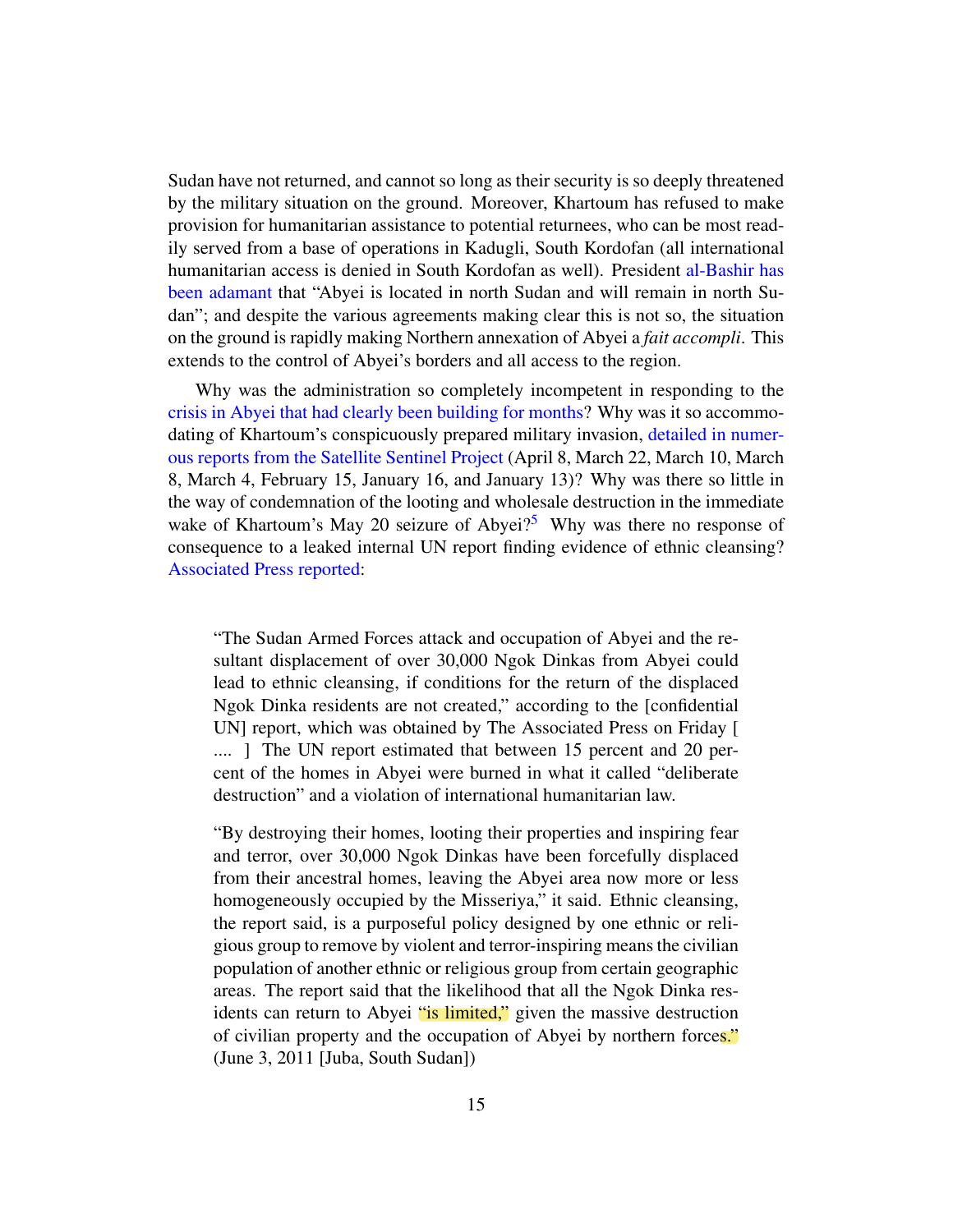The UN figure for those [displaced from their homelands in Abyei has now climbed](http://www.un.org/apps/news/story.asp?NewsID=39957&Cr=abyei&Cr1=) [to 110,000.](http://www.un.org/apps/news/story.asp?NewsID=39957&Cr=abyei&Cr1=)

In Princeton Lyman's testimony to the Congress, these realities are distilled into diplomatic abstraction: "Negotiations on [the final status of Abyei] were severely set back by the occupation of Abyei by the Sudan Armed Forces in May." Why the refusal to speak honestly about the realities of human suffering and destruction endured by the people of Abyei? Why so little about the consequences of Khartoum's obstruction of humanitarian access? Why so little about the character of the regime in Khartoum, which Lyman consistently misrepresents as somehow prepared for fundamental change:

[The government in Khartoum has] the opportunity to address the fundamental issues that have driven conflict in Sudan for many years, issues of power and wealth sharing, human rights, and the role of democratic institutions such as political parties and the judiciary. A broadbased national dialogue on these issues, and a clearly defined process for participatory development of the new constitution would offer the promise of a new day in Sudan—one in which all parts of the country, and all of its people, would benefit. It is the participatory nature of such a national effort that is most important, and such an enterprise must reach all sectors of Sudanese society, including civil society actors, workers, students, and representatives from all of Sudan's diverse populations.

This is simply grotesque in its implicit and untenably neutral characterization of the political and military forces that currently control all power in North Sudan. Why would Lyman indulge in such utopian absurdities? There are no encouraging answers, and given the central importance of counter-terrorism in bilateral relations between Khartoum and Washington, there are some obvious, and ominous, possibilities. Certainly Lyman's words offered a good deal of encouragement to the senior officials and military leaders in Khartoum; virtually all of these men have been indicted publicly or confidentially for atrocity crimes and are assured of a permanent future in The Hague if "participatory" politics, or a "broad-based national dialogue" on key issues were ever to come to Sudan.

#### June 2011

On June 2, 2011, the President's senior advisor for counter-terrorism—John Brennan, deputy director of the administration's National Security Council—traveled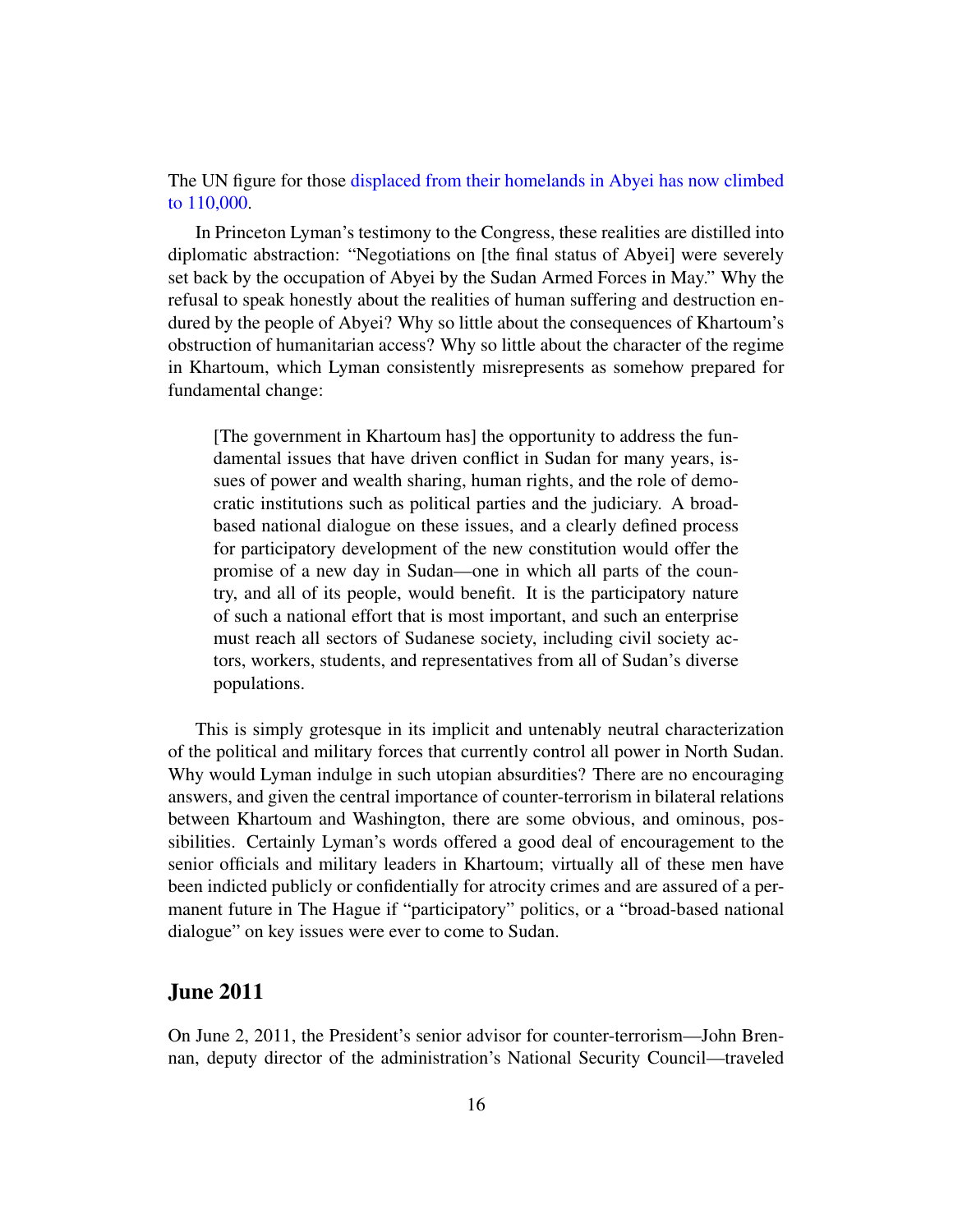to Khartoum, and two other capitals in the region. This was an extraordinarily fraught moment for Sudan: Khartoum had two weeks earlier invaded and militarily seized Abyei after months of well-documented military preparation. Three days after Brennan's visit the regime's regular and militia forces would launch widespread attacks in South Kordofan, again manufacturing a pretext for their actions out of a small armed conflict that was designed to spark the larger confrontation. Violence in South Kordofan in the wake of any seizure of Abyei [had long been predicted,](http://dissentmagazine.org/atw.php?id=396) and satellite reconnaissance by the Satellite Sentinel Project made clear that heavy military activity in and near South Kordofan was well underway by late May.<sup>6</sup>

<span id="page-16-0"></span>So why was Brennan in Khartoum? Why was this a moment that called for the senior U.S. official on counter-terrorism? He is not a diplomat, but rather has spent most of his career in the CIA; and until appointed to his present position, he had served as the CEO of a DC-area security consulting business. He could carry no message that could not be carried by Lyman, unless Lyman is not sufficiently in the intelligence community loop, and he could offer no incentive that the Obama administration had not already offered. The only reasonable explanation for Brennan's presence at this critical moment is that U.S. policy was governed not by the overwhelming need to prevent the war that was clearly imminent, but by concerns about U.S. counter-terrorism intelligence-gathering—an attempt to ensure that the U.S. would continue to receive what it had been receiving, the intelligence Senator Feingold had so unsparingly characterized. Three days after Brennan's visit, Khartoum began widespread military action in South Kordofan.

The regime soon began to engage in widespread atrocity crimes that have been [authoritatively reported by a UN human rights team](http://www.sudantribune.com/UNMIS-report-on-the-human-rights,39570) that was present in Kadugli during June 2011 and by the Satellite Sentinel Project, which has released [multiple](http://www.satsentinel.org/reports) [reports with compelling evidence of a number of mass gravesites](http://www.satsentinel.org/reports) capable of holding many thousands of bodies. SSP has also obtained first-hand eyewitness accounts of mass gravesites, of precisely the sort that had also been collected by the UN team. And yet the Obama administration was not persuaded. Skepticism about these mass gravesites was expressed by Lyman in a *[Washington Post](http://www.washingtonpost.com/world/national-security/us-government-cannot-confirm-mass-graves-in-sudan/2011/07/20/gIQALIqeQI_story.html)* interview, and his unsupported claims about SSP findings were emblematic of efforts to minimize the scale and consequences of Khartoum's actions in recent months. His statements in the *Post* amounted to deliberate distortion, and again we must ask about motives.

*[Lyman is joined in this untenable skepticism by Andrew Natsios, whose remarks are both more recent and considerably more ill-considered. See [Appendix 1](#page-19-0) for the Satellite Sentinel Project's response to Natsios's fatuous assertions in an interview with a Ugandan newspaper on October 5.]*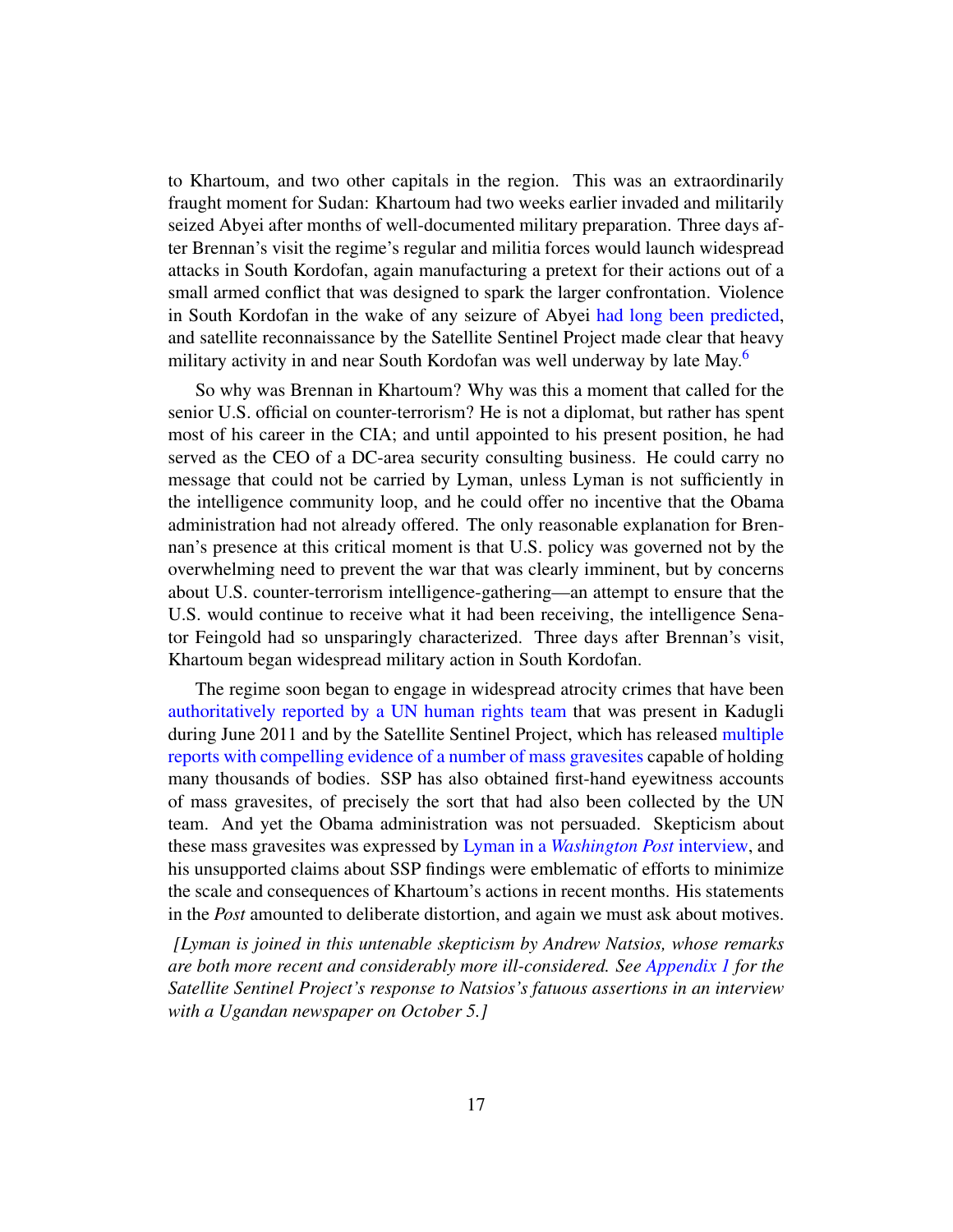#### September 2011

On September 1, 2011 Khartoum launched a third military attack, this time against Blue Nile. Malik Agar, the elected governor of Blue Nile, had repeatedly insisted that the longer South Kordofan was caught up in conflict and large-scale atrocity crimes continued, the harder it would be for Blue Nile to stay out of the fighting. He was of course right, and this third military offensive began by targeting Malik's residence in Damazine. The initial onslaught was—like the assaults on South Kordofan and Abyei—thoroughly well prepared. These actions are fundamentally revealing of the character and ambitions of the regime in Khartoum, and yet in his testimony to the Congress, Lyman said painfully little of consequence about Blue Nile and South Kordofan, and almost nothing that has not been reported in more detail and with greater insight elsewhere.

Because his account was so truncated, and ignored so much that is telling in Khartoum's behavior, it offers no clues about how the administration will respond to what all signs indicate is a continuing determination by Khartoum to prevail militarily in all theaters of conflict. Lyman certainly did not mention repeated statements from Khartoum declaring this determination explicitly. Nor did he mention al-Bashir's [adamant refusal of all international mediation in peace talks.](http://www.google.com/hostednews/afp/article/ALeqM5g7IXYKzuySExfSFmT02YPEJA-9ig?docId=CNG.a74b73b5ae6d1ed2253441687f7eeda4.4a1)

"The armed forces will be saying prayers of thanksgiving soon in Kurmuk" [the major SPLM/A-N-controlled town in Blue Nile], [al-Bashir] was quoted as saying by the official SUNA news agency, during a speech in eastern Sudan. "The rebellion will be put down and the country's outlaws defeated *Sudan will not repeat the experience of being obliged to negotiate and sign protocols under UN supervision*," he said[.7](#page-22-6)

<span id="page-17-0"></span>And from the *[Sudan Tribune](http://www.sudantribune.com/Bashir-says-Sudan-s-army-to,40278)*, this even more revealing account of al-Bashir's speech:

Al-Bashir also reiterated his rejection to the Sudan People's Liberation Movement-North's demands for negotiations through a third party, saying his government is done negotiating with "outlaws" abroad. "There will be no more negotiations abroadand we will not allow international organizations to intervene under the blanket of humanitarian assistance. Any force that wants to oppose [the government] and impose protocols of Khawajat [an Arabic word used to refer to Westerners] will not be allowed to do so," he told the crowd. (September 28, 2011)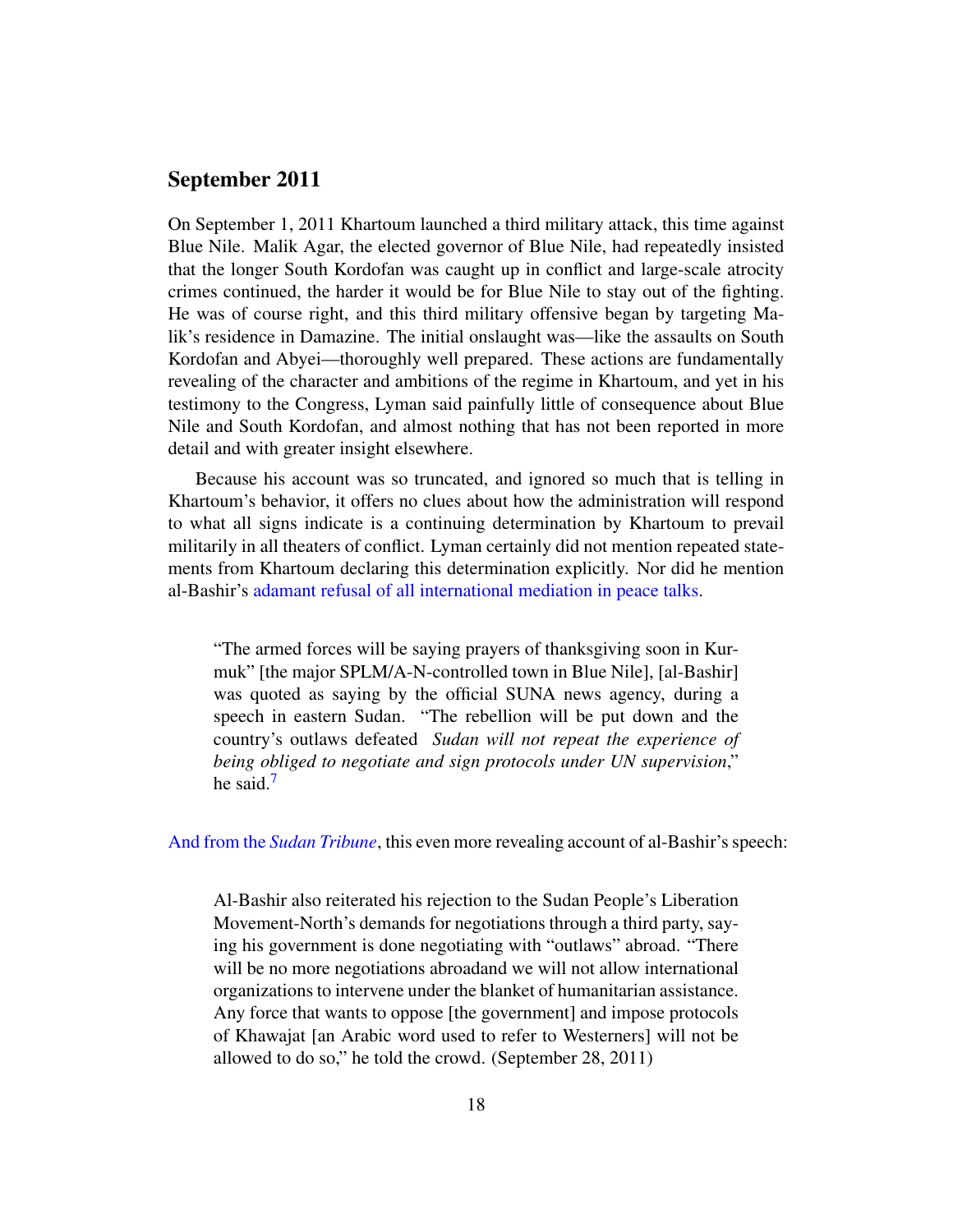The "participatory politics" that Lyman suggests are in fact precluded by the unyielding and brutal tyranny of the NIF/NCP regime, and [there is no prospect of](http://www.washingtonpost.com/wp-dyn/articles/A25073-2004Aug22.html) [change or meaningful reform absent regime change.](http://www.washingtonpost.com/wp-dyn/articles/A25073-2004Aug22.html)

### Implications

The human costs of the assaults on Blue Nile and South Kordofan, as well Abyei, are already staggering. Along with those suffering and displaced in Darfur, millions of Sudanese are at acute risk because of the actions of Khartoum in denying humanitarian access. This is the reality that must be confronted urgently and honestly; neither quality seems to have survived the U.S. preoccupation with counterterrorism intelligence. Certainly they are not in evidence in Obama administration pronouncements.

Also urgent is an independent and unfettered human rights investigation of atrocity crimes in South Kordofan. Lyman weakly calls for such an investigation in his Congressional testimony, but shows no willingness to challenge the objections of China and Russia, veto-wielding members of the Security Council:

[A]ccountability for human rights violations that have occurred in [South Kordofan and Blue Nile] is critical to a lasting resolution of the conflict. We will continue to push for a credible, independent investigation of violations of human rights that will contribute to efforts to bring those responsible to account. Unfortunately, to date, there has been insufficient support in the UN Security Council for such an investigation.

Calls for "accountability" come cheap when there is no political will to challenge those who would oppose such a meaningful investigation—even of [atroc](http://www.sudantribune.com/UNMIS-report-on-the-human-rights,39570)[ity crimes reported by the UN itself](http://www.sudantribune.com/UNMIS-report-on-the-human-rights,39570) on the basis of the human rights presence in Kadugli (South Kordofan) during June 2011. Lyman's facile explanation is a mask for cynical acquiescence.

With what seems again a bizarre and terrifying skepticism, Lyman declares that, "We believe a major humanitarian crisis may be developing in Southern Kordofan and potentially in Blue Nile." "*May* be developing"? "*Potentially*"? Has Lyman not read the weekly reports from the UN Office for the Coordination of Humanitarian Affairs? Has he listened to none of the many reports from the ground—from journalists, from a few courageous humanitarians, and from countless Sudanese witnesses? Lyman himself cites conservative figures indicating that some 400,000 people have already been displaced at the very moment of traditional food harvesting. Is this merely a potential "humanitarian crisis"? This sort of understatement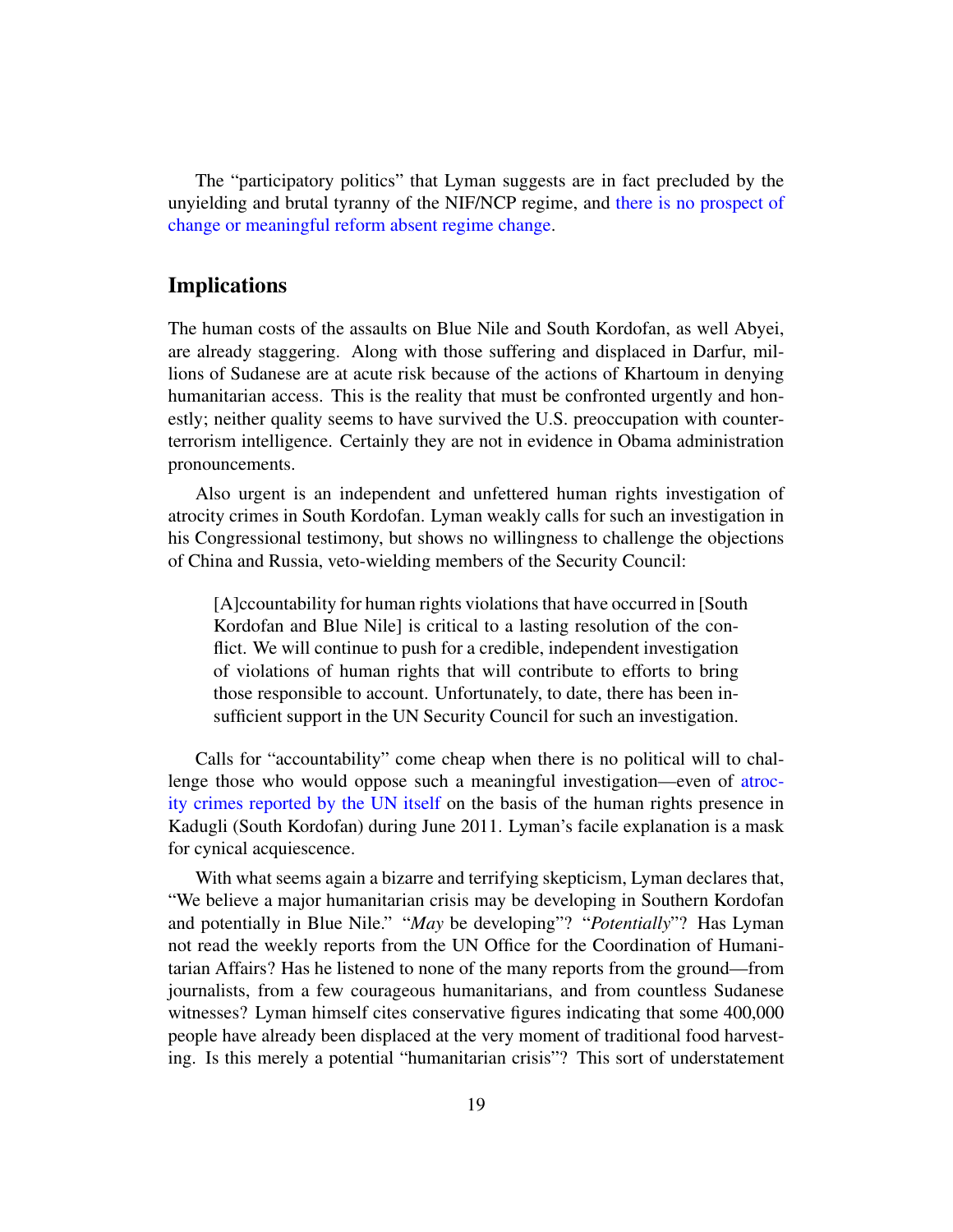is wholly inappropriate in the context of what is clearly *now* a "major humanitarian crisis"—one increasing in scope by the day as Khartoum continues its military actions. Estimates for the displaced—in South Kordofan, Blue Nile, Abyei—and refugees in Ethiopia and South Sudan are now considerably greater than the figures Lyman offers. Yet all he can muster in his testimony are words guaranteed to fall on deaf ears in Khartoum:

The Government of Sudan can and should immediately allow humanitarian organizations to undertake humanitarian assessments in affected areas and provide assistance commensurate with the needs of those populations.

Khartoum "can and should" stop its denial of humanitarian access; it "can and should" halt daily bombing of civilian targets in South Kordofan, Blue Nile, and Darfur; it "can and should" negotiate a cease-fire for both Blue Nile and South Kordofan; it "can and should" withdraw from Abyei; it "can and should" resolve outstanding issues between the North and South.

But "can and should" are completely different words, and this regime only understands the first of these. This is true of all who are governed by either a ruthless survivalism or the most cynical version of Realpolitik. And in this, dismayingly, the Obama administration's Sudan policies have too much in common with those guiding the National Islamic Front/National Congress Party regime.

## <span id="page-19-0"></span>Appendix 1

#### The Satellite Sentinel Project responds to Andrew Natsios's attacks on its research

#### Sudan: Harvard Team Refutes Critique of Report on Mass Killings

#### 7 October 2011

*Following is the text of an October 6 letter to Dr. Andrew Natsios from the Harvard Humanitarian Initiative. Natsios, who served as U.S. Special Envoy to Sudan from October 2006 to December 2007 and previously headed the U.S. Agency for International Development, criticized a [July 14 report](http://allafrica.com/stories/201107141150.html) by the Satellite Sentinel Project about mass graves in the Southern Kordofan region of Sudan. The report included satellite imagery that the Project said pointed to* "systematic killings and mass burials in this conflict-torn region of Sudan."

To: Ambassador Andrew Natsios, Distinguished Professor of Public Diplomacy, Walsh School of Foreign Service, Georgetown University, Washington D.C.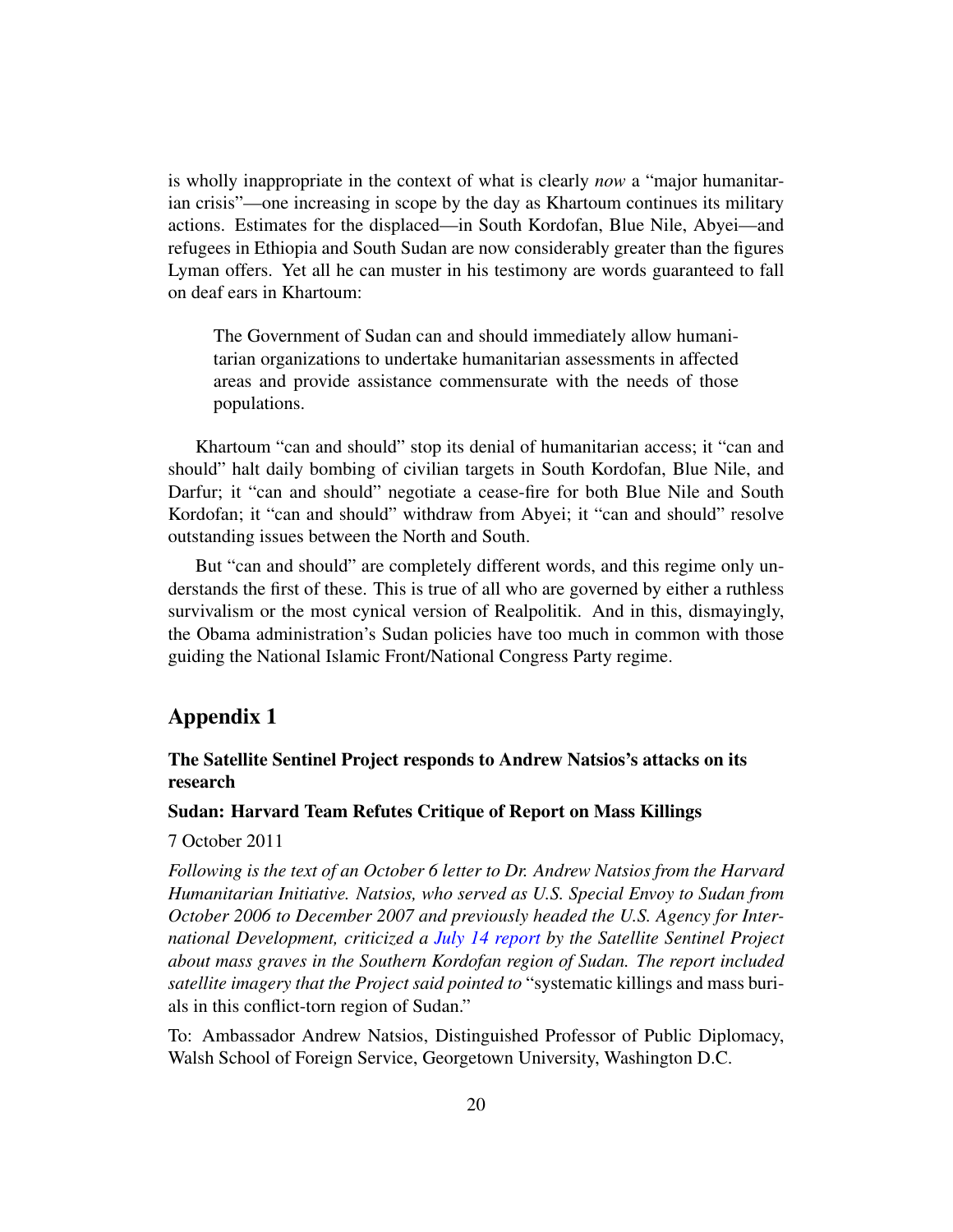In a 5 October 2011 interview in the Kampala, Uganda-based newspaper *The Independent*, you stated that "I get my intel from other credible sources in the government and we have clearly determined that George Clooney's Sentinel Project is making false accusations. That's what they always do." You were speaking in reference to the Satellite Sentinel Project's (SSP) 14 July 2011 report identifying three apparent mass graves in Kadugli, the first of eight alleged sites containing mass graves that SSP has publicly reported so far.

The findings in that report were based on the Harvard Humanitarian Initiative's (HHI) analysis of DigitalGlobe satellite imagery and direct eyewitness accounts, which were later corroborated by a United Nations High Commissioner for Human Rights (UNHCHR) report. The Harvard-based team leads the review of satellite images and eye witness accounts, produces the analytic reports, and manages the daily operations of SSP. HHI takes full responsibility for the content and veracity of each and every SSP report.

We are perplexed by your statements about SSP's reports, particularly in light of the fact that your claims seem unverifiable. You provide no concrete evidence to support these claims and you mention only unnamed sources in the US Government, who do not represent the official US position on evidence of mass graves in South Kordofan. The US State Department has called for an independent investigation of alleged mass graves and other potential war crimes in South Kordofan, and has never confirmed nor denied the existence of mass graves in Kadugli.

SSP's evidence, analyzed by HHI, is the following:

The 14 July report was the result of over a month of intensive satellite surveillance of Kadugli by SSP in the area in and around the Tilo School where the three graves were independently identified by eyewitness accounts. Archival imagery of the site was also reviewed. The site was independently identified by an eyewitness who did not have access to this imagery, and whose account was corroborated by two other eyewitnesses.

One of the eyewitnesses told SSP that Sudan Armed Forces (SAF) killed an unknown number of civilians near the Tilo Secondary School, in Kadugli on 8 June. A second, separate eyewitness report directly received by SSP, corroborated by DigitalGlobe imagery, alleged that at least two pits were dug on 8 June less than a kilometer south of the Tilo School in Kadugli and approximately 100 meters from a nearby radio tower. The eyewitness reported seeing an earthmover there digging pits.

By the evening of 8 June, the same eyewitness reported that large green trucks were moving back and forth from the site. The eyewitness claimed that dead bodies had been picked up from the market area of Kadugli and other areas in Kadugli around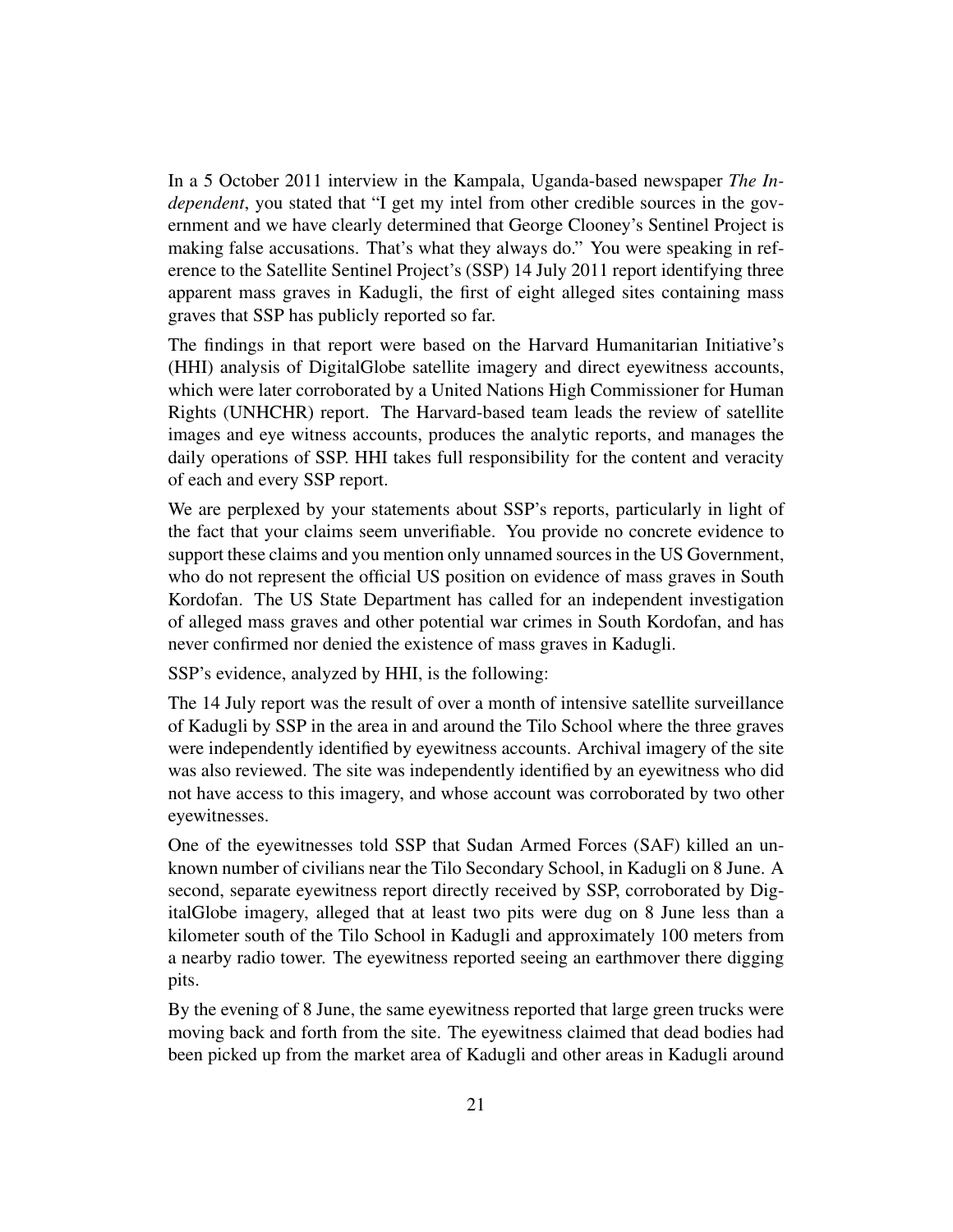that time. Men at the site were reportedly unloading dead bodies from the trucks and depositing them in the open pits. The eyewitness said that he estimated that 100 or more bodies were deposited at the site that evening.

HHI's analysis of satellite imagery taken during that time is consistent with these allegations that mass graves had been recently dug in that location. The UNHCHR report released after SSP's report contains the same allegations and specific details from other sources, including the presence of an earthmover and the transport of bodies from Kadugli town to that site during that time period. Since the 14 July SSP report containing this particular evidence of apparent mass graves, SSP has published images and analysis consistent with independently verified eyewitness accounts of at least five other sites containing additional alleged mass graves.

The international community, including the US Congress, treats as fact that civilians in South Kordofan are being intentionally targeted by SAF-aligned forces; that credible evidence of potential war crimes exists, including mass graves; that a humanitarian crisis is underway; and that an independent international investigation of these alleged atrocities is urgently required. The Government of Sudan, however, continues to restrict even the most basic humanitarian access to the area.

In this dire context, unverifiable claims, including unsubstantiated accusations that Harvard researchers have lied about their findings, undermines the international effort to alleviate human suffering on-the-ground and hold alleged perpetrators to account. As both a former diplomat and current scholar, HHI invites you to come to Harvard to review SSP's reports and the evidence on which they are based, and publicly share your findings.

#### Signed:

Charlie Clements, MD, MPH. Director Human Rights Documentation, Satellite Sentinel Project. Harvard Humanitarian Initiative. Executive Director of the Carr Center for Human Rights Policy, Kennedy School, Harvard University; Vincenzo Bolletino, PhD. Executive Director of the Harvard Humanitarian Initiative; Nathaniel A. Raymond. Director of Operations, Satellite Sentinel Project, Harvard Humanitarian Initiative.